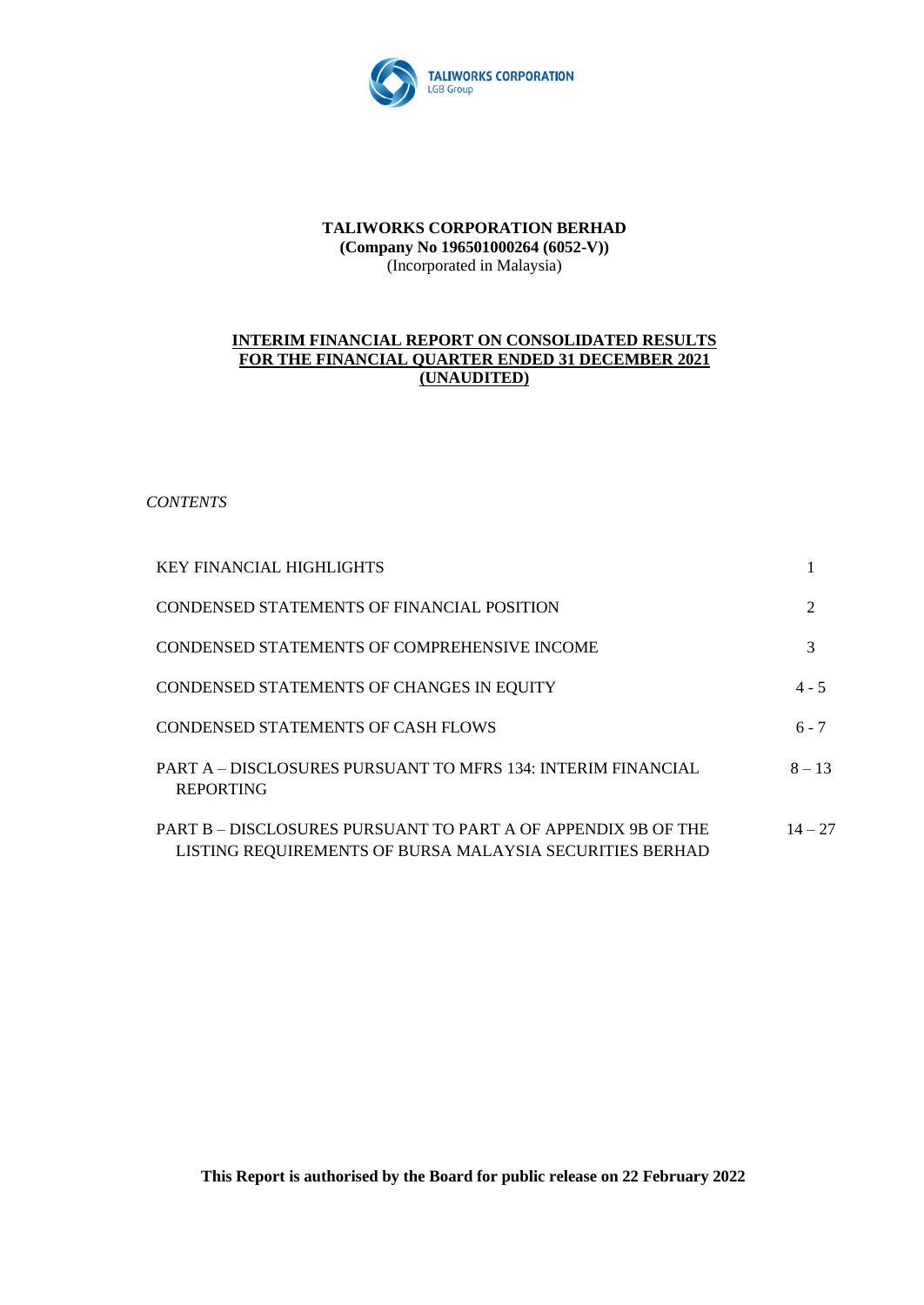### **KEY FINANCIAL HIGHLIGHTS**

|                                          | 12 months ended 31 December |         |      |  |  |  |  |
|------------------------------------------|-----------------------------|---------|------|--|--|--|--|
| $(in RM'000 unless specified otherwise)$ | 2021                        | 2020    | (% ) |  |  |  |  |
|                                          | unaudited                   | audited | #    |  |  |  |  |
| Revenue                                  | 302,272                     | 317,880 | - 5  |  |  |  |  |
| Gross profit                             | 139,688                     | 123,659 | -13  |  |  |  |  |
| Profit before taxation ("PBT")           | 113,970                     | 78,516  | 45   |  |  |  |  |
| Profit for the year                      | 102,356                     | 63,531  | -61  |  |  |  |  |
| Earnings per share (EPS) (sen)           | 3.89                        | 2.95    | 32   |  |  |  |  |
| Dividends per share (sen)                | 6.60                        | 6.60    |      |  |  |  |  |

### *# approximate, to the nearest digit*

- Revenue stood at RM302.3 million, a decrease of 5% or RM15.6 million compared to the corresponding year, mainly attributable to lower revenue from the water treatment, supply and distribution segment. However, the lower revenue from this segment was mitigated by the toll compensation of RM43.5 million received by Grand Saga Sdn Bhd (**"Grand Saga"**) from the Government of Malaysia for the non-increase in scheduled toll hike in respect of 2020 ("**Toll Compensation**").
- The drop in revenue in the water treatment, supply and distribution segment was primarily due to the expiration of Taliworks (Langkawi) Sdn Bhd's ("**TLSB**") Privatisation Contract with the State Government of Kedah Darul Aman for the management, operations and maintenance of the water supply system in Pulau Langkawi on 31 October 2020 (referred to in Note 25(a) to the Audited Financial Statements) in which the company contributed a revenue of RM52.6 million and an operating profit of RM11.2 million to the Group in the corresponding year, and to a lesser extent, lower electricity rebates from the Sungai Selangor Water Treatment Plant Phase 1 **("SSP1")** operation due to lower electricity cost. The lower electricity cost was due to the Imbalance Cost Pass-Through ("**ICPT**") rebate offered by Tenaga Nasional Berhad ("**TNB**") to all its customers starting January 2021.
- Despite expiration of the TLSB Privatisation Contract, the Group registered a higher gross profit by 13% or RM16.0 million attributable to the receipt of the Toll Compensation and to a lesser extent, a write back of over-provision of heavy repairs recognised in prior years amounting to RM2.8 million arising from the deferment of major heavy repairs scheduled in year 2022 to 2023. However, the higher gross profit was impacted by lower contribution from the construction division mainly due to a downward revision to the estimated project margin from the 76ML RC Reservoir R4 and Related Ancillary Works at Cyberjaya Flagship Zone, Mukim Dengkil, Daerah Sepang, Selangor Darul Ehsan ("**CRJ4 Project**").
- In line with the higher gross profit, PBT saw an increase by 45% or by RM35.5 million to RM114.0 million. The higher PBT was also attributable to higher share of results from joint venture and associates; higher gain on disposal of property, plant and equipment and sundry income in TLSB as well as lower financing costs. However, the higher PBT was impacted by lower net returns from interest income, dividend and net gain on redemption from investments designated at fair value through profit or loss ("FVTPL") due to reduction in cash reserves as compared to a year ago. It should be noted that the lower PBT in the corresponding period was also due to, amongst others, a provision made for staff termination benefits of RM6.6 million in relation to the expiration of the TLSB Privatisation Contract.
- Profit for the year was higher by 61% or by RM38.8 million in tandem with the higher PBT.
- EPS increased by 32%, reflecting higher profit attributable to shareholders of the Company.
- The Board is pleased to declare a fourth interim single-tier dividend of 1.65 sen per ordinary share amounting to approximately RM33.3 million in respect of the financial year ended 31 December 2021 to be payable on 25 March 2022.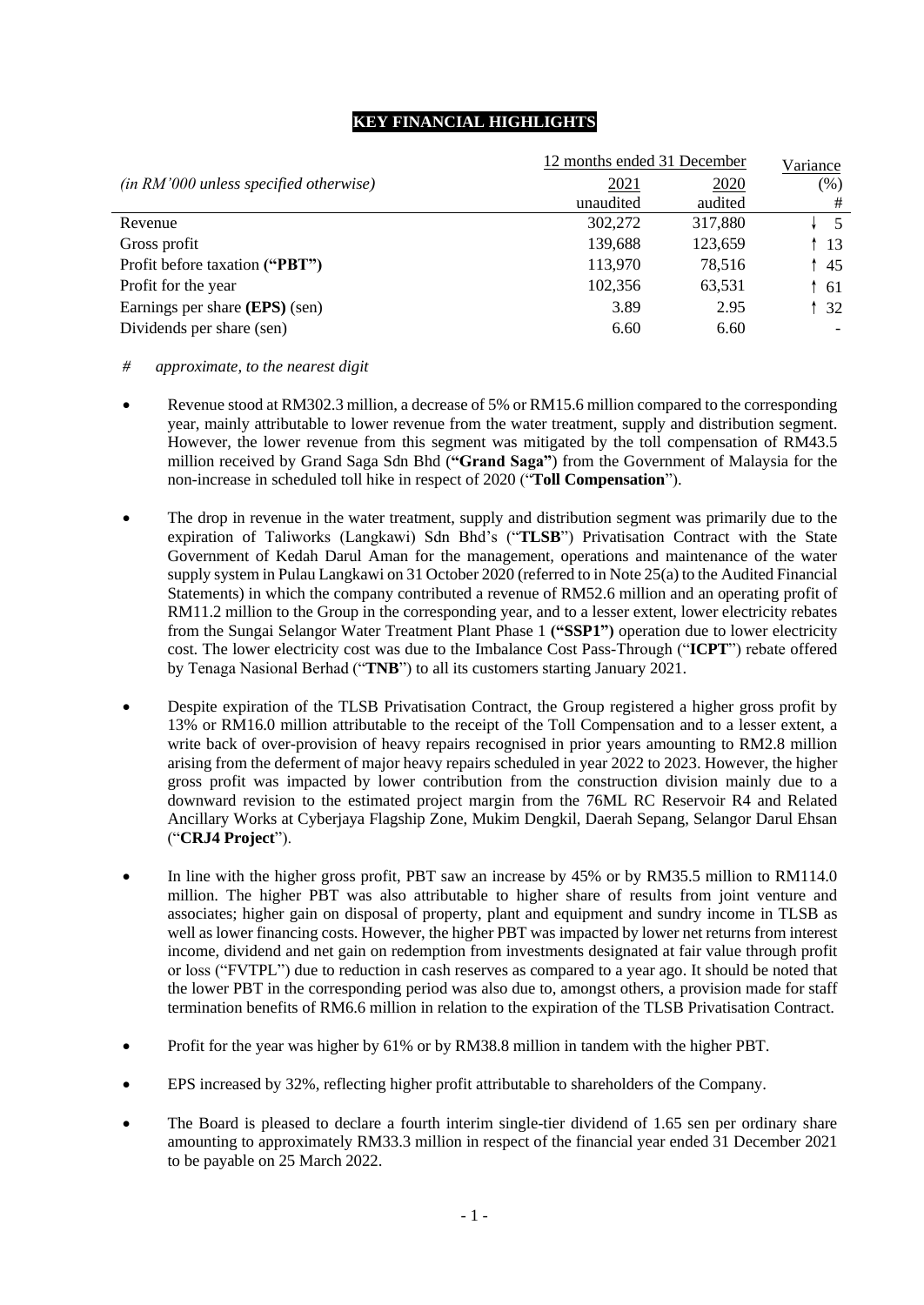### **CONDENSED STATEMENTS OF FINANCIAL POSITION** 31 Dec 2021 31 Dec 2020 Note RM'000 (Unaudited) RM'000 (Audited) **ASSETS** Property, plant and equipment 6,133 8,941 Right-of-use assets  $9.843$  12,304 Investment properties 213 219 Intangible assets 1,016,966 1,044,806 Investment in joint venture 67,601 62,952 Investment in associates 153,122 160,347 Other investment 240 240 Goodwill on consolidation 129,385 129,385 129,385 Long-term other receivable 18,379 21,909 Deposits, cash and bank balances B12 B12 48,488 53,231 **Total Non-Current Assets 1,450,370 1,494,334** Inventories 2,585 2,901 Amount due from contract customers  $6.277$  11,991 Trade receivables  $\begin{array}{ccc} 91,716 \\ \hline \end{array}$ Other receivables, deposits and prepayments 11,683 11,683 11,826 Tax recoverable  $12,678$  11,304 Investments designated at fair value through profit or loss B12 346,443 386,326 Deposits, cash and bank balances B12 62,189 64,617 492,378 580,681 Asset held-for-sale B13 B13 694 **Total Current Assets 193,072 580,681 TOTAL ASSETS 1,943,442 2,075,015 EQUITY AND LIABILITIES** Share capital 438,354 438,354 438,354 438,354 438,354 438,354 438,354 438,354 438,354 438,354 438,354 438,354 438,354 438,354 438,354 438,354 438,354 438,354 438,354 438,354 438,354 438,354 438,354 438,354 438,354 438,354 Merger deficit (71,500) (71,500) (71,500) Retained earnings 537,944 592,493 Total Equity Attributable to Owners of the Company **904,798 959,347** Non-controlling interests 252,646 248,385 **Total Equity 1,207,732 1,157,444 1,207,732 LIABILITIES** Long-term borrowings B7 B7 328,540 358,159 Lease liabilities 12,625 Long-term trade payables and the set of the set of the set of the set of the set of the set of the set of the set of the set of the set of the set of the set of the set of the set of the set of the set of the set of the se Long-term other payables 6,675 Provisions 24,952 23,539 Deferred income 92,641 Deferred tax liabilities 234,987 **Total Non-Current Liabilities 676,320 745,665** Trade payables  $44,853$ Other payables and accruals and accruals and  $17,961$  26,372 Provisions 2,207 Short-term borrowings **B7 30,000** 30,000 30,000 Lease liabilities 2,705 2,705

Deferred income  $14,864$  15,375 Tax liabilities  $\begin{array}{ccc} 106 & 2,099 \end{array}$   $\begin{array}{ccc} 106 & 2,099 \end{array}$ **Total Current Liabilities 109,678 121,618 TOTAL LIABILITIES 785,998 867,283 TOTAL EQUITY AND LIABILITIES** 1,943,442 2,075,015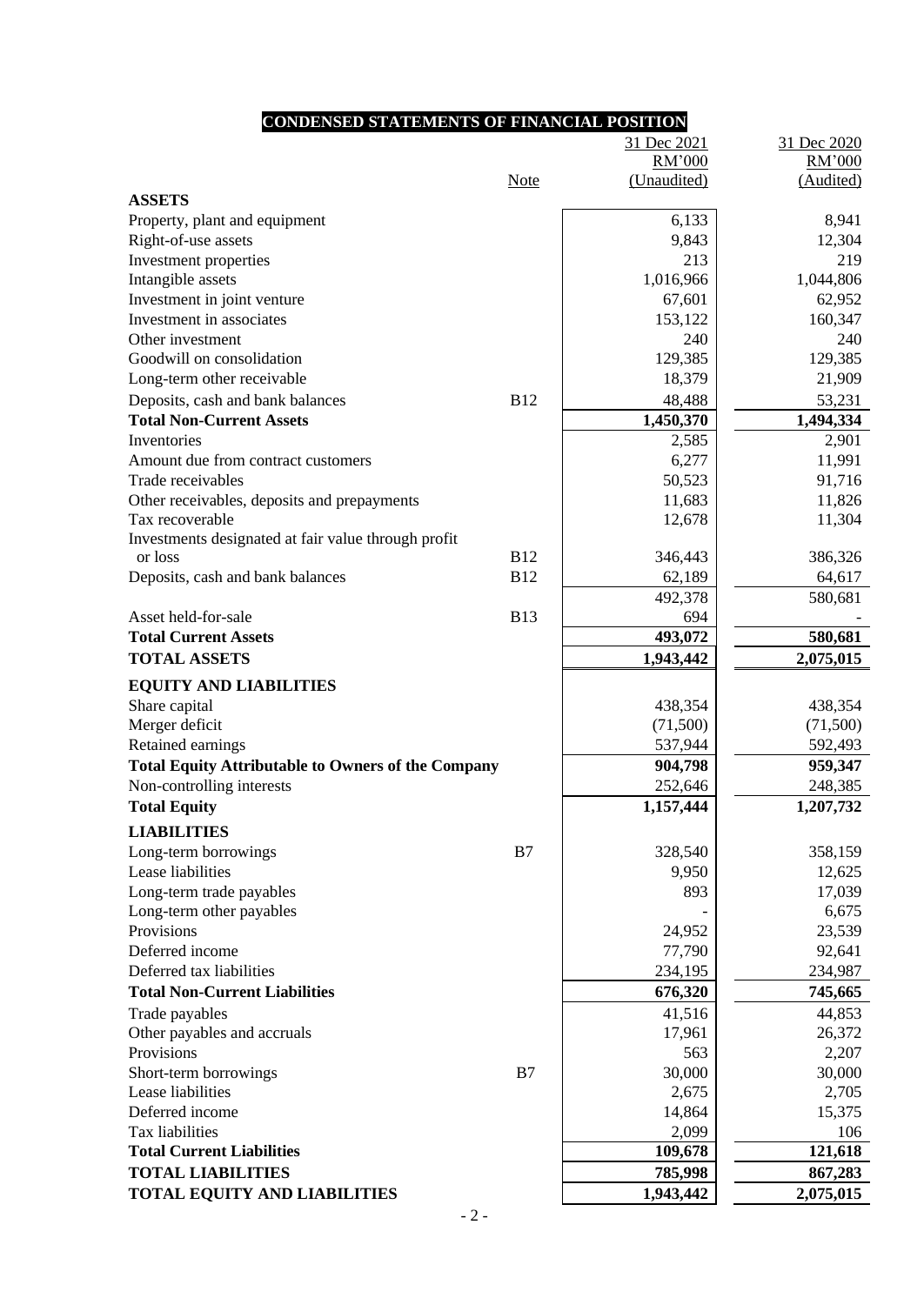# **CONDENSED STATEMENTS OF COMPREHENSIVE INCOME**

|                                                         |                |           | 3 Months ended<br>31 Dec | 12 Months ended<br>31 Dec |            |  |  |
|---------------------------------------------------------|----------------|-----------|--------------------------|---------------------------|------------|--|--|
|                                                         | <b>Note</b>    | 2021      | 2020                     | 2021                      | 2020       |  |  |
|                                                         |                | RM'000    | RM'000                   | RM'000                    | RM'000     |  |  |
|                                                         |                | unaudited | audited                  | unaudited                 | audited    |  |  |
| Revenue                                                 | A5,B1          | 72,427    | 74,894                   | 302,272                   | 317,880    |  |  |
| Cost of operations                                      | <b>B14</b>     | (49, 920) | (43, 327)                | (162, 584)                | (194, 221) |  |  |
| <b>Gross profit</b>                                     |                | 22,507    | 31,567                   | 139,688                   | 123,659    |  |  |
| Other operating income                                  |                | 3,216     | 5,743                    | 13,997                    | 20,009     |  |  |
| Administrative and other expenses                       | <b>B14</b>     | (8,365)   | (19,360)                 | (34, 925)                 | (46,769)   |  |  |
| <b>Operating profit</b>                                 |                | 17,358    | 17,950                   | 118,760                   | 96,899     |  |  |
| Finance costs                                           |                | (4, 811)  | (5,246)                  | (19, 105)                 | (21, 212)  |  |  |
| Share of results of joint venture                       |                | 354       | 3,990                    | 5,999                     | 4,693      |  |  |
| Share of results of associates                          |                | 933       | 2,367                    | 8,316                     | (1, 864)   |  |  |
| Profit before tax                                       | B <sub>4</sub> | 13,834    | 19,061                   | 113,970                   | 78,516     |  |  |
| Income tax expense                                      | B <sub>5</sub> | (1, 853)  | (3,749)                  | (11, 614)                 | (14,985)   |  |  |
| Profit for the financial period/                        |                |           |                          |                           |            |  |  |
| year/Total comprehensive                                |                |           |                          |                           |            |  |  |
| income                                                  |                | 11,981    | 15,312                   | 102,356                   | 63,531     |  |  |
|                                                         |                |           |                          |                           |            |  |  |
| Profit for the financial period/<br>year/               |                |           |                          |                           |            |  |  |
| <b>Total comprehensive income</b><br>attributable to:   |                |           |                          |                           |            |  |  |
| Owners of the Company                                   |                | 12,183    | 15,699                   | 78,495                    | 59,487     |  |  |
| Non-controlling interests                               |                | (202)     | (387)                    | 23,861                    | 4,044      |  |  |
|                                                         |                | 11,981    | 15,312                   | 102,356                   | 63,531     |  |  |
|                                                         |                |           |                          |                           |            |  |  |
| <b>Basic and diluted earnings per</b>                   |                |           |                          |                           |            |  |  |
| share attributable to owners<br>of the Company (sen per |                |           |                          |                           |            |  |  |
| share)                                                  | <b>B10</b>     | 0.60      | 0.78                     | 3.89                      | 2.95       |  |  |
|                                                         |                |           |                          |                           |            |  |  |
|                                                         |                |           |                          |                           |            |  |  |

The Condensed Statements of Comprehensive Income should be read in conjunction with the audited financial statements for the year ended 31 December 2020 and the accompanying significant events and transactions attached to these interim financial statements.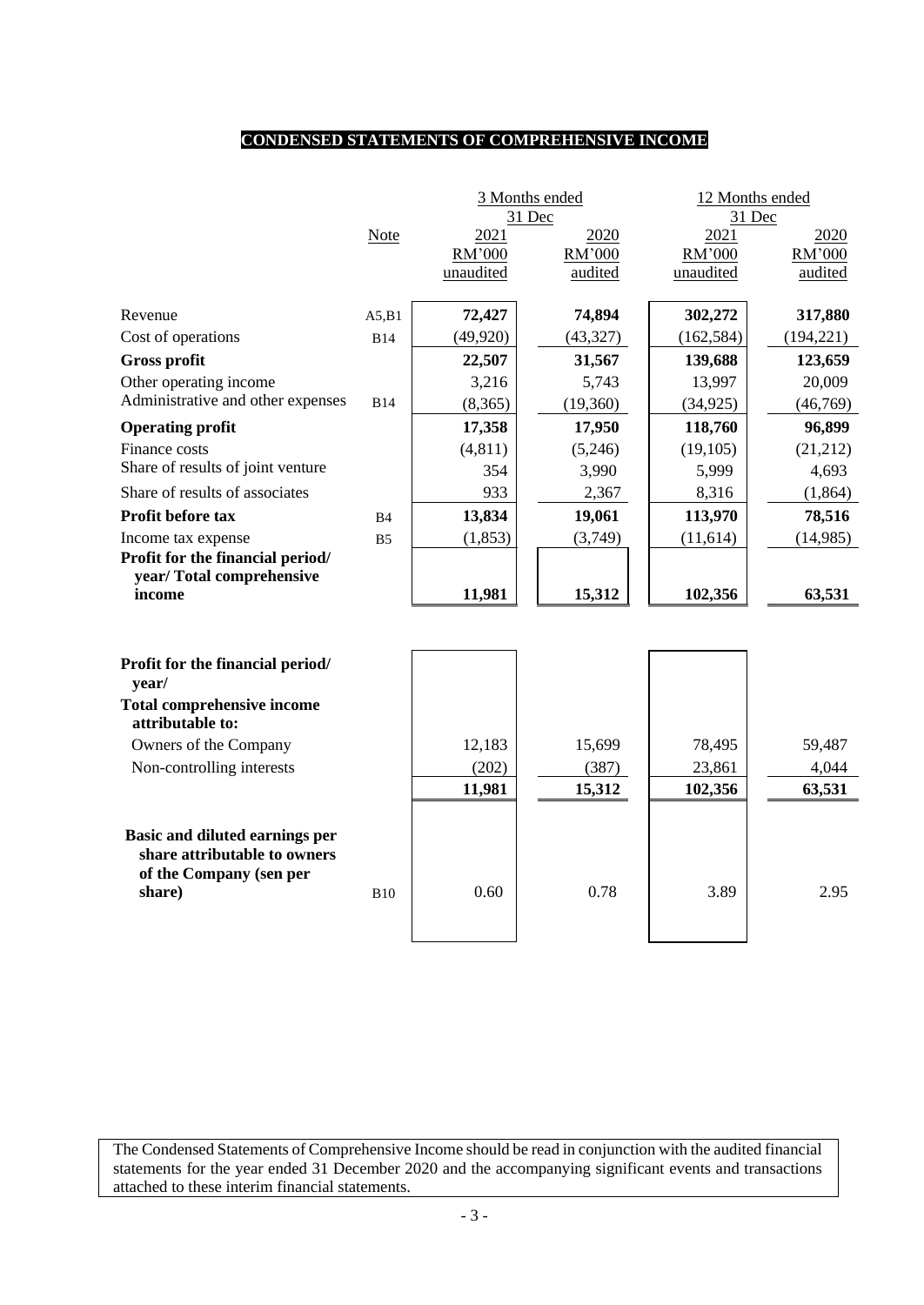# **CONDENSED STATEMENTS OF CHANGES IN EQUITY**

|                                                            | Attributable to Owners of the Company |                          |                          |                          |                          |             |            |  |  |  |
|------------------------------------------------------------|---------------------------------------|--------------------------|--------------------------|--------------------------|--------------------------|-------------|------------|--|--|--|
|                                                            |                                       |                          |                          |                          |                          | Non-        |            |  |  |  |
|                                                            |                                       | Share                    | Merger                   | <b>Retained</b>          |                          | controlling | Total      |  |  |  |
|                                                            | <b>Note</b>                           | capital                  | deficit                  | earnings                 | Total                    | interests   | Equity     |  |  |  |
|                                                            |                                       | RM'000                   | RM'000                   | RM'000                   | RM'000                   | RM'000      | RM'000     |  |  |  |
| As of 1 January 2021                                       |                                       | 438,354                  | (71,500)                 | 592,493                  | 959,347                  | 248,385     | 1,207,732  |  |  |  |
| Profit for the financial year                              |                                       | ۰                        | $\sim$                   | 78,495                   | 78,495                   | 23,861      | 102,356    |  |  |  |
| Total comprehensive income for the financial year          |                                       |                          | $\sim$                   | 78,495                   | 78,495                   | 23,861      | 102,356    |  |  |  |
| <b>Transactions with owners of the Company:</b>            |                                       |                          |                          |                          |                          |             |            |  |  |  |
| Dividends paid                                             | A7                                    |                          | $\sim$                   | (133, 044)               | (133, 044)               |             | (133, 044) |  |  |  |
| Dividends paid by a subsidiary to non-controlling interest |                                       | $\overline{\phantom{a}}$ | $\overline{\phantom{0}}$ | $\overline{\phantom{a}}$ | $\overline{\phantom{0}}$ | (19,600)    | (19,600)   |  |  |  |
| <b>Total transactions with owners of the Company</b>       |                                       |                          | $\sim$                   | (133, 044)               | (133, 044)               | (19,600)    | (152, 644) |  |  |  |
| As of 31 Dec 2021 (unaudited)                              |                                       | 438,354                  | (71,500)                 | 537,944                  | 904,798                  | 252,646     | 1,157,444  |  |  |  |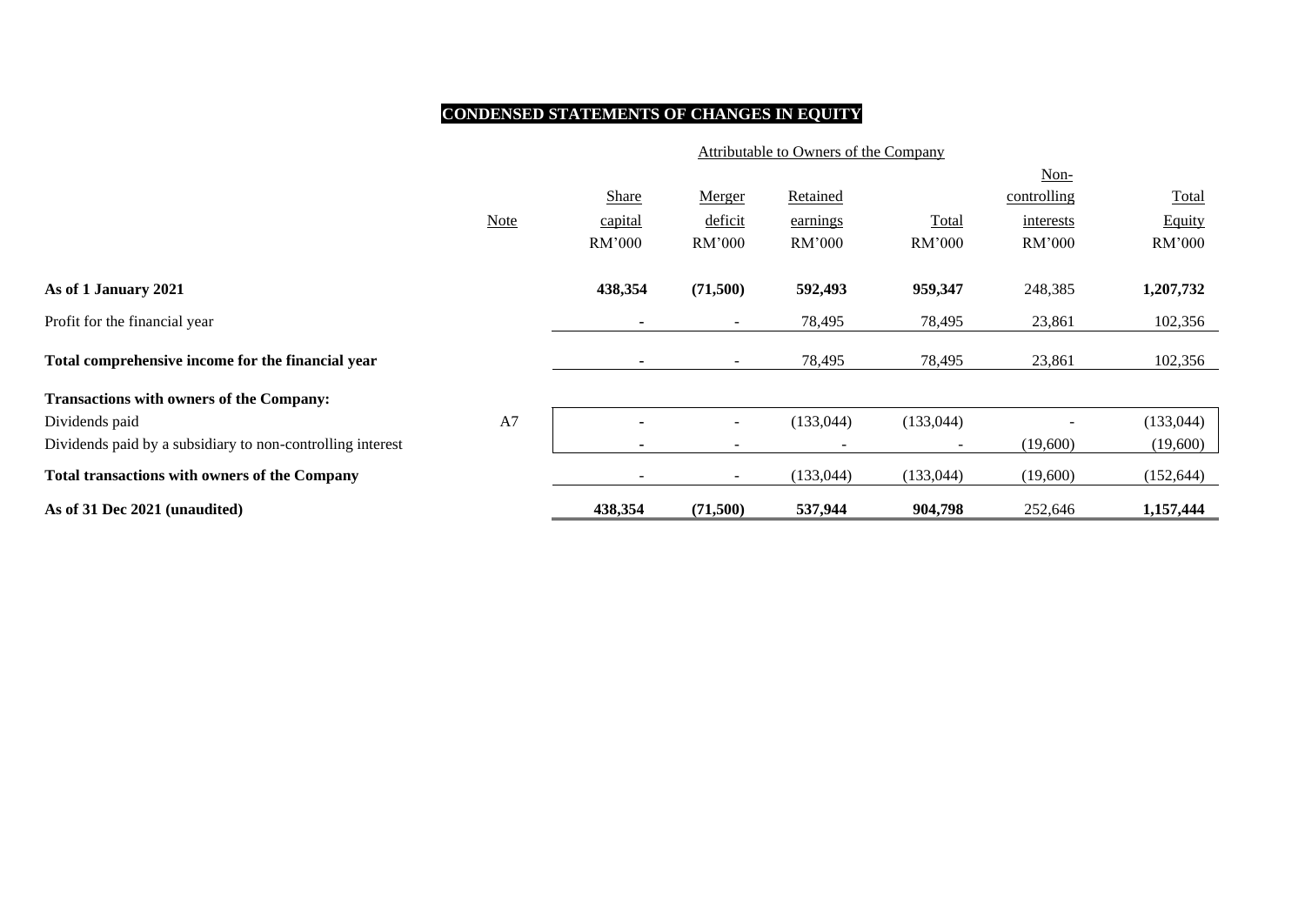# **CONDENSED STATEMENTS OF CHANGES IN EQUITY**

### Attributable to Owners of the Company

|                                                            |         |                          |            |                          | Non-        |            |
|------------------------------------------------------------|---------|--------------------------|------------|--------------------------|-------------|------------|
|                                                            | Share   | Merger                   | Retained   |                          | controlling | Total      |
|                                                            | capital | deficit                  | earnings   | Total                    | interests   | Equity     |
|                                                            | RM'000  | RM'000                   | RM'000     | RM'000                   | RM'000      | RM'000     |
| As of 1 January 2020                                       | 438,354 | (71,500)                 | 666,050    | 1,032,904                | 260,021     | 1,292,925  |
| Profit for the financial year                              |         | $\sim$                   | 59,487     | 59,487                   | 4,044       | 63,531     |
| Total comprehensive income for the financial year          |         | $\sim$                   | 59,487     | 59,487                   | 4,044       | 63,531     |
| <b>Transactions with owners of the Company:</b>            |         |                          |            |                          |             |            |
| Dividend paid                                              |         | $\sim$                   | (133, 044) | (133, 044)               |             | (133, 044) |
| Dividends paid by a subsidiary to non-controlling interest |         | $\overline{\phantom{a}}$ |            | $\overline{\phantom{0}}$ | (15,680)    | (15,680)   |
| <b>Total transactions with owners of the Company</b>       |         | $\sim$                   | (133, 044) | (133, 044)               | (15,680)    | (148, 724) |
| As of 31 December 2020 (Audited)                           | 438,354 | (71,500)                 | 592,493    | 959,347                  | 248,385     | 1,207,732  |

The Condensed Statements of Changes in Equity should be read in conjunction with the audited financial statements for the year ended 31 December 2020 and the accompanying significant events and transactions attached to these interim financial statements.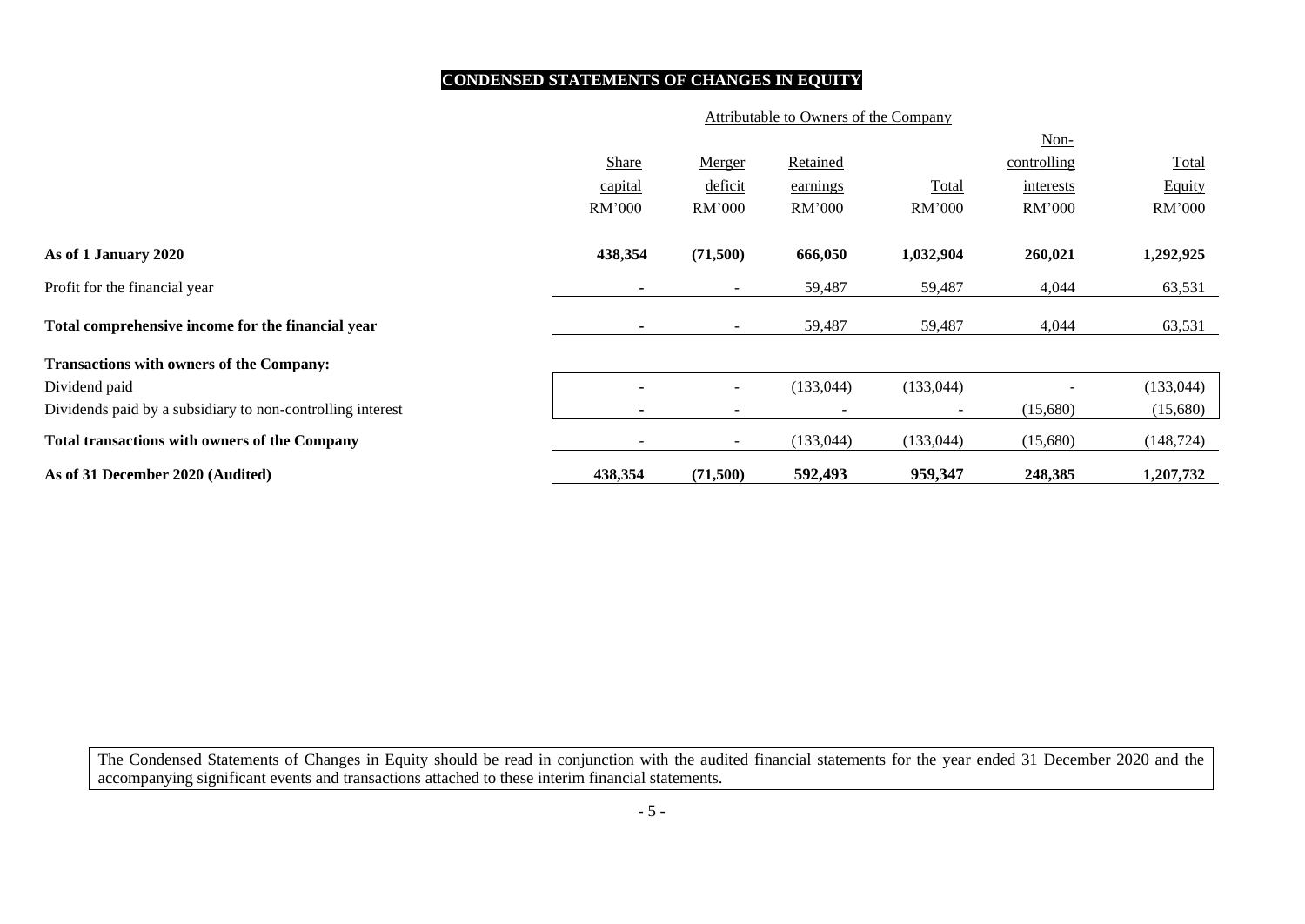# **CONDENSED STATEMENTS OF CASH FLOWS**

|                                                                        | 12 Months   | 12 Months   |
|------------------------------------------------------------------------|-------------|-------------|
|                                                                        | ended       | ended       |
|                                                                        | 31 Dec 2021 | 31 Dec 2020 |
|                                                                        | RM'000      | RM'000      |
|                                                                        | unaudited   | Audited     |
|                                                                        |             |             |
| CASH FLOWS FROM/(USED IN) OPERATING ACTIVITIES                         |             |             |
| Profit before tax                                                      | 113,970     | 78,516      |
| Adjustments for:                                                       |             |             |
| Non-cash items                                                         | 180         | 9,143       |
| Interest income                                                        | (2,081)     | (2,728)     |
| Finance costs                                                          | 19,105      | 21,212      |
| <b>Operating Profit Before Working Capital Changes</b>                 | 131,174     | 106,143     |
| Net decrease in inventories, amount due from contract customers, trade |             |             |
| and other receivables                                                  | 50,389      | 24,884      |
| Net decrease in amount due to contract customers, trade and other      |             |             |
| payables and deferred income                                           | (37, 484)   | (76,989)    |
| <b>Cash Generated From Operations</b>                                  | 144,079     | 54,038      |
| Income tax paid                                                        | (11,246)    | (15, 198)   |
| Income tax refunded                                                    | 18          | 272         |
| <b>Net Cash From Operating Activities</b>                              | 132,851     | 39,112      |
| CASH FLOWS FROM/(USED IN) INVESTING ACTIVITIES                         |             |             |
| Interest received                                                      | 1,541       | 2,728       |
| Property, plant and equipment:                                         |             |             |
| - Proceeds from disposal                                               | 1,188       | 99          |
| - Purchases                                                            | (1,164)     | (451)       |
| Dividends received from                                                |             |             |
| - Joint venture                                                        | 1,350       | 7,650       |
| - Associates                                                           | 15,600      | 4,326       |
| Investments designated at FVTPL:                                       |             |             |
| - purchase                                                             | (360,000)   | (45,000)    |
| - proceeds from redemption                                             | 406,405     | 255,746     |
| Withdrawals of deposits pledged as security                            | 4,940       | 4,953       |
| <b>Net Cash From Investing Activities</b>                              | 69,860      | 230,051     |
| <b>CASH FLOWS FROM/(USED IN) FINANCING ACTIVITIES</b>                  |             |             |
| Interest paid                                                          | (19,918)    | (21, 725)   |
| Repayment of borrowings                                                | (30, 165)   | (80,000)    |
| Repayment of lease liabilities                                         | (2, 412)    | (2, 436)    |
| Dividends paid (Note A7)                                               | (133, 044)  | (157, 234)  |
| Dividends paid by a subsidiary to non-controlling interests            | (19,600)    | (15,680)    |
| <b>Net Cash Used In Financing Activities</b>                           | (205, 139)  | (277, 075)  |
| NET DECREASE IN CASH AND CASH EQUIVALENTS                              | (2, 428)    | (7, 912)    |
| Effects of foreign exchange rate changes                               |             | 5           |
|                                                                        |             |             |
| CASH AND CASH EQUIVALENTS AT THE BEGINNING OF                          |             |             |
| <b>FINANCIAL YEAR</b>                                                  | 64,617      | 72,524      |
| CASH AND CASH EQUIVALENTS AT THE END OF FINANCIAL<br><b>YEAR</b>       | 62,189      | 64,617      |
|                                                                        |             |             |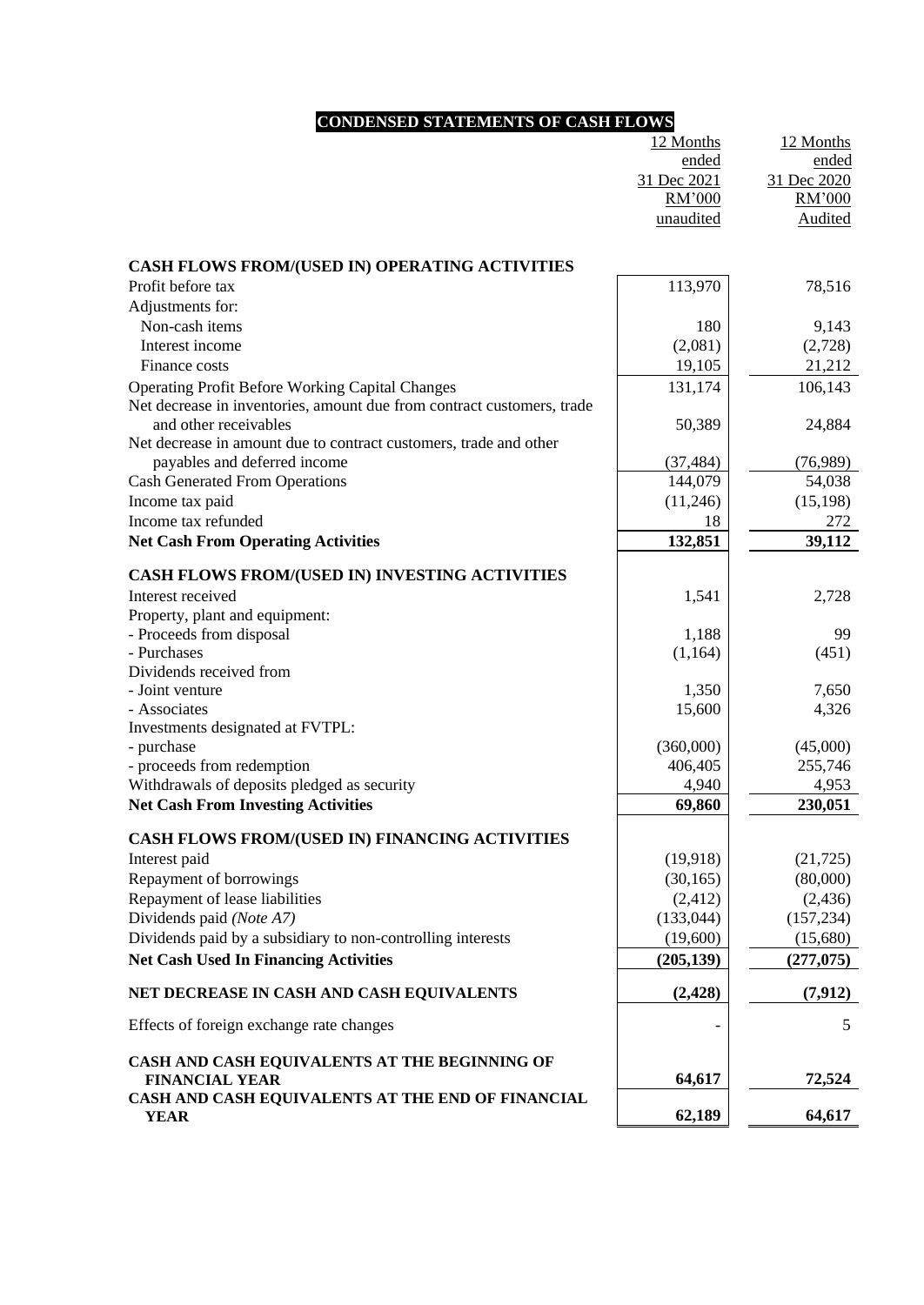# **CONDENSED STATEMENTS OF CASH FLOWS**

|                                                                  | 12 Months   | 12 Months   |
|------------------------------------------------------------------|-------------|-------------|
|                                                                  | ended       | ended       |
|                                                                  | 31 Dec 2021 | 31 Dec 2020 |
|                                                                  | RM'000      | RM'000      |
|                                                                  | unaudited   | Audited     |
|                                                                  |             |             |
| Cash and cash equivalents comprised the following amounts in the |             |             |
| statements of financial position:                                |             |             |
| Deposits with licensed banks                                     | 81,969      | 87,020      |
| Cash and bank balances                                           | 28,708      | 30,828      |
| Total deposits, cash and bank balances                           | 110,677     | 117,848     |
| Less: Deposits pledged as security                               | (48, 488)   | (53,231)    |
|                                                                  | 62,189      | 64,617      |

The Condensed Statements of Cash Flows should be read in conjunction with the audited financial statements for the year ended 31 December 2020 and the accompanying significant events and transactions attached to these interim financial statements.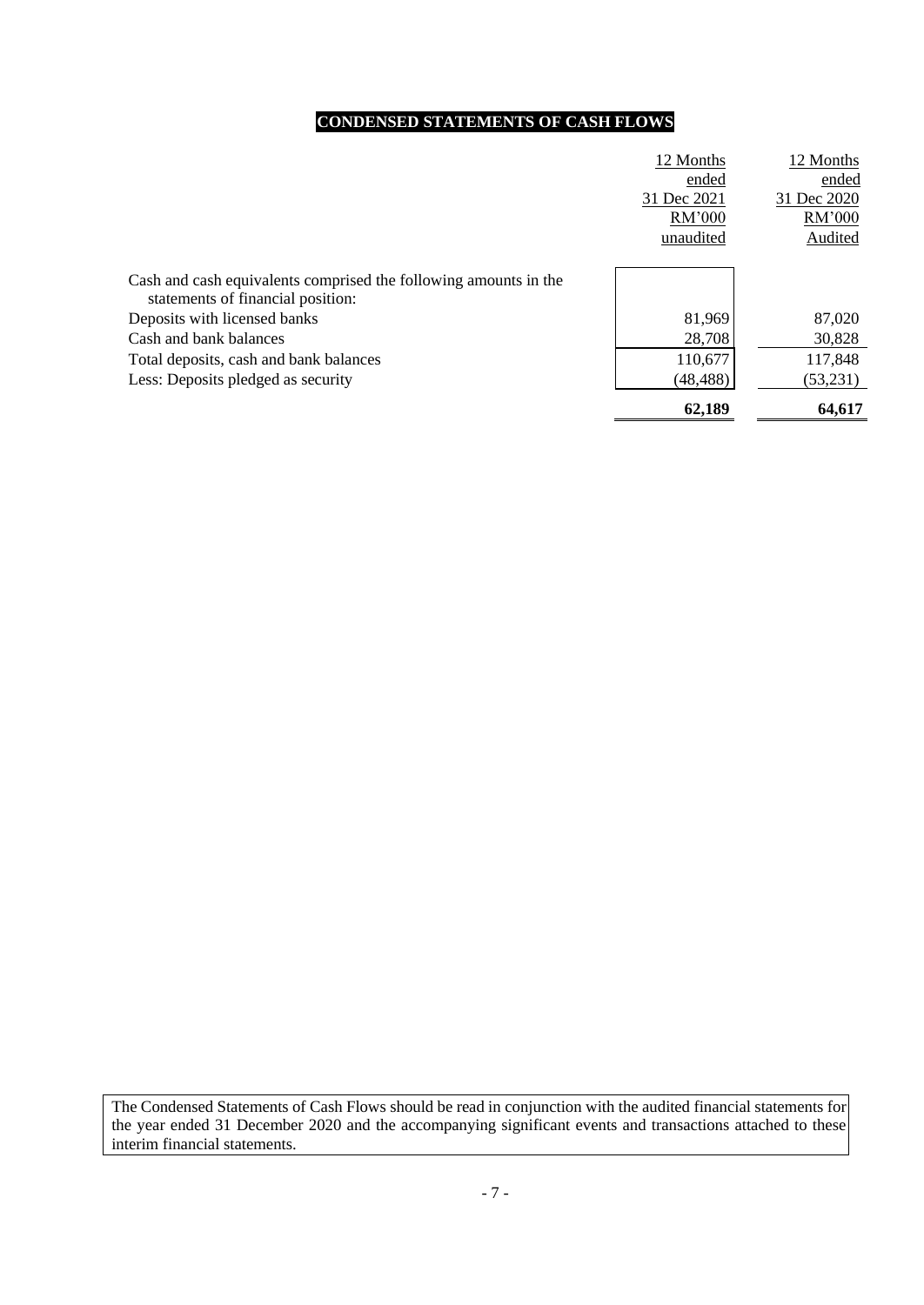### **PART A – DISCLOSURES PURSUANT TO MFRS 134: INTERIM FINANCIAL REPORTING**

### **A1 – Basis of Preparation**

These interim financial statements are unaudited and have been prepared in accordance with the requirements of MFRS134: Interim Financial Reporting issued by the Malaysian Accounting Standards Board, Paragraph 9.22 of the Main Board Listing Requirements of Bursa Malaysia Securities Berhad **("Bursa Securities")**, the guidance and recommendations set out in Issues Communication – Guidance on Disclosures in Notes to Quarterly Report ("ICN 1/2017") and Issuers Communication - Disclosure Guidance on Covid-19 Related Impacts and Investments (ICN 1/2020") issued by Bursa Securities.

These interim financial statements should be read in conjunction with the latest audited financial statements of the Company and its subsidiaries **("Group")** for the financial year ended 31 December 2020 ("**Audited Financial Statements**"). The selected explanatory notes attached to these interim financial statements provide an explanation of events and transactions that are significant to an understanding of the changes in the financial position and performance of the Group since the previous financial year.

The significant accounting policies and methods of computation adopted by the Group in these interim financial statements are consistent with those adopted in the Audited Financial Statements, except for the following: -

### **Adoption of revised Malaysian Financial Reporting Standards ("MFRSs")**

In the current financial year, the Group adopted all the amendments to MFRSs issued by the Malaysian Accounting Standards Board that are effective for annual financial years beginning on or after 1 January 2021.

| <b>Amendments to MFRSs</b>                                       | <b>Description</b>                                                                              | Effective for annual financial<br>years beginning on or after |  |  |  |  |
|------------------------------------------------------------------|-------------------------------------------------------------------------------------------------|---------------------------------------------------------------|--|--|--|--|
| Amendments to MFRS 4,<br>MFRS 7, MFRS 9, MFRS<br>16 and MFRS 139 | Interest Rate Benchmark 1 January 2021<br>Reform – Phase 2                                      |                                                               |  |  |  |  |
| Amendment to MFRS 16                                             | Leases-Covid-19 Related 1 April 2021 (early adopted)<br>Rent Concessions beyond 30<br>June 2021 |                                                               |  |  |  |  |

The application of these amendments to MFRSs did not result in significant changes in the accounting policies of the Group and had no significant effect on the financial performance or position of the Group.

### **Standards in issue but not yet effective**

As at the date of authorisation of these interim financial statements, the new and revised MFRSs and amendments to MFRSs which were in issue but not yet effective and not early adopted by the Group are as listed below: -

| MFRS 17                                        | <b>Insurance Contracts</b>                                           |
|------------------------------------------------|----------------------------------------------------------------------|
| Amendments to MFRS 17                          | <b>Insurance Contracts</b>                                           |
| Amendments to MFRS 17                          | Initial Application of MFRS 17 and MFRS 9-Comparative Information    |
| Amendments to MFRS 108                         | Definition of Accounting Estimates                                   |
| Amendments to MFRS 101                         | Disclosure of Accounting Policies                                    |
| Amendments to MFRS 101                         | Classification of Liabilities as Current or Non-Current              |
| Amendments to MFRS 10                          | Sale or Contribution of Assets between an Investor and its Associate |
| and MFRS 128                                   | or Joint Venture                                                     |
| Amendments to MFRS 3                           | Reference to the Conceptual Framework                                |
| Amendments to MFRS 112                         | Deferred Tax related to Assets and Liabilities arising from a Single |
|                                                | Transaction                                                          |
| Amendments to MFRS 116                         | Property, Plant and Equipment-Proceeds before Intended Use           |
| Amendments to MFRS 137                         | Onerous Contracts-Cost of Fulfilling a Contract                      |
| Annual Improvement to MFRS Standards 2018-2020 |                                                                      |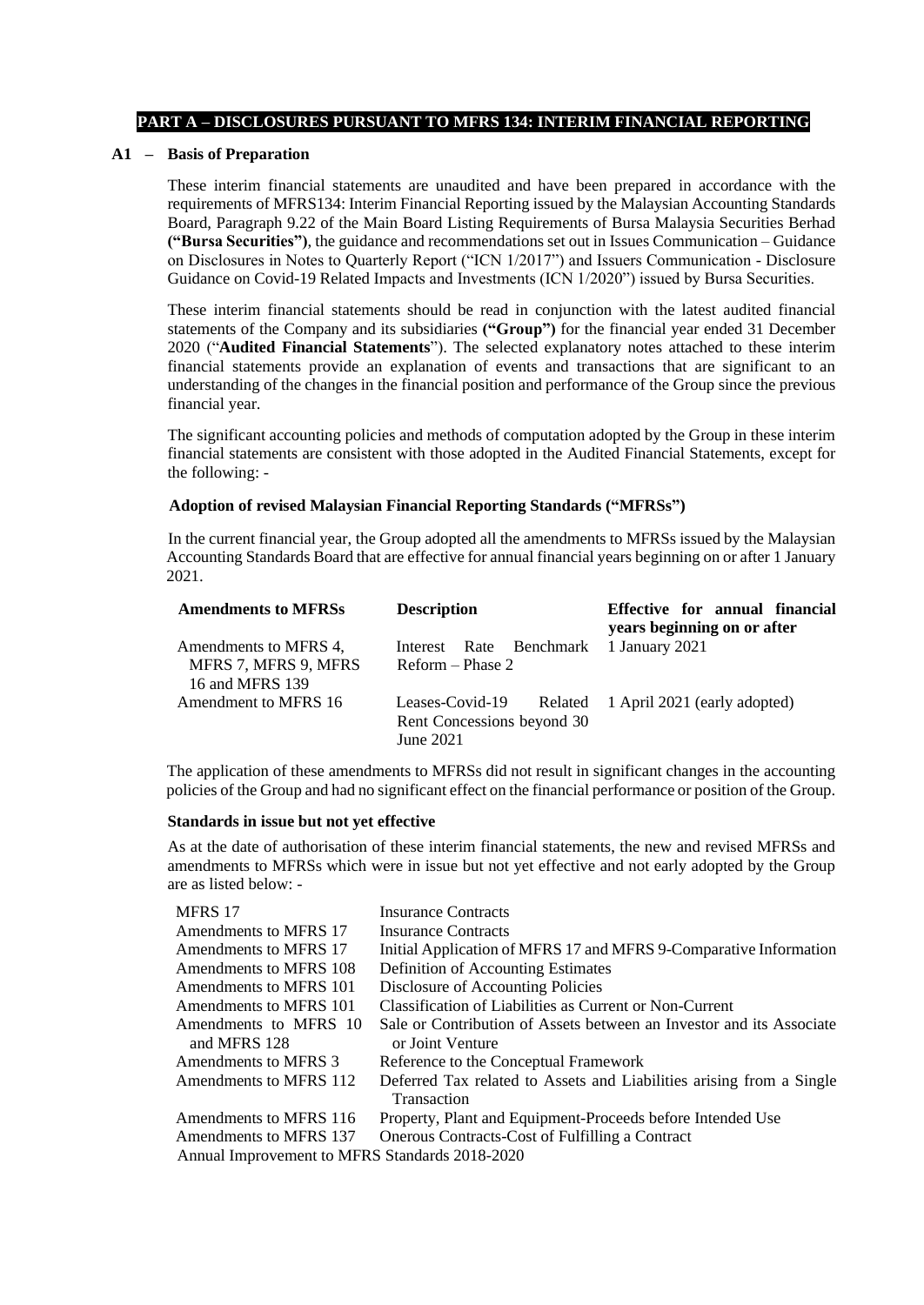### **A1 – Basis of Preparation (continued)**

The Board anticipates that the abovementioned MFRSs and amendments to MFRSs will be adopted in the annual financial statements of the Group when they become effective and that the adoption of these standards will have no material impact on the financial statements of the Group in the period of initial application.

### **A2 – Comments about the Seasonal or Cyclicality of Interim Operations**

There are no significant seasonal or cyclical factors affecting the operations of the Group.

### **A3 – Unusual Nature and Amount of Items Affecting Assets, Liabilities, Equity, Net Income or Cash Flows**

There are no items affecting the assets, liabilities, equity, net income or cash flows of the Group that were unusual because of their nature, size or incidence during the current quarter and financial year.

### **A4 – Accounting Estimates**

There were no changes in estimates of amounts reported in prior financial years of the Group that have had a material effect in the current quarter and financial year.

### **A5 – Disaggregation of Revenue**

The disaggregation of revenue was as follows:

|                                                                                | 3 Months ended<br>31 Dec |                | 12 Months ended<br>31 Dec |         |  |
|--------------------------------------------------------------------------------|--------------------------|----------------|---------------------------|---------|--|
|                                                                                | 2021                     | 2020           | 2021                      | 2020    |  |
|                                                                                | RM'000                   | RM'000         | RM'000                    | RM'000  |  |
|                                                                                | unaudited                | <b>Audited</b> | unaudited                 | Audited |  |
| Revenue from contracts with customers:                                         |                          |                |                           |         |  |
| Management, operations and                                                     |                          |                |                           |         |  |
| maintenance of water treatment plants                                          | 43,178                   | 49,794         | 169,073                   | 225,538 |  |
| Toll revenue and operator fee                                                  | 17,606                   | 15,272         | 54,626                    | 58,444  |  |
| Revenue from construction contracts                                            | 6,518                    | 4,499          | 14,538                    | 12,668  |  |
| Management fees                                                                | 1,250                    | 1,316          | 5,001                     | 5,264   |  |
|                                                                                | 68,552                   | 70,881         | 243,238                   | 301,914 |  |
| Revenue from other sources:                                                    |                          |                |                           |         |  |
| Deferred income                                                                | 3,875                    | 4,013          | 59,034                    | 15,966  |  |
| Revenue as per Condensed Statement of                                          |                          |                |                           |         |  |
| Comprehensive Income                                                           | 72,427                   | 74,894         | 302,272                   | 317,880 |  |
| Timing of revenue recognition for<br>revenue from contracts with<br>customers: |                          |                |                           |         |  |
| At a point in time                                                             | 60,784                   | 65,066         | 223,699                   | 283,982 |  |
| Over time                                                                      | 7,768                    | 5,815          | 19,539                    | 17,932  |  |
|                                                                                | 68,552                   | 70,881         | 243,238                   | 301,914 |  |

### **A6 – Issuance, Repurchases and Repayments of Debt and Equity Securities**

During the current quarter and financial year, there was no issuance, repurchase and repayment of debt and equity securities by the Company.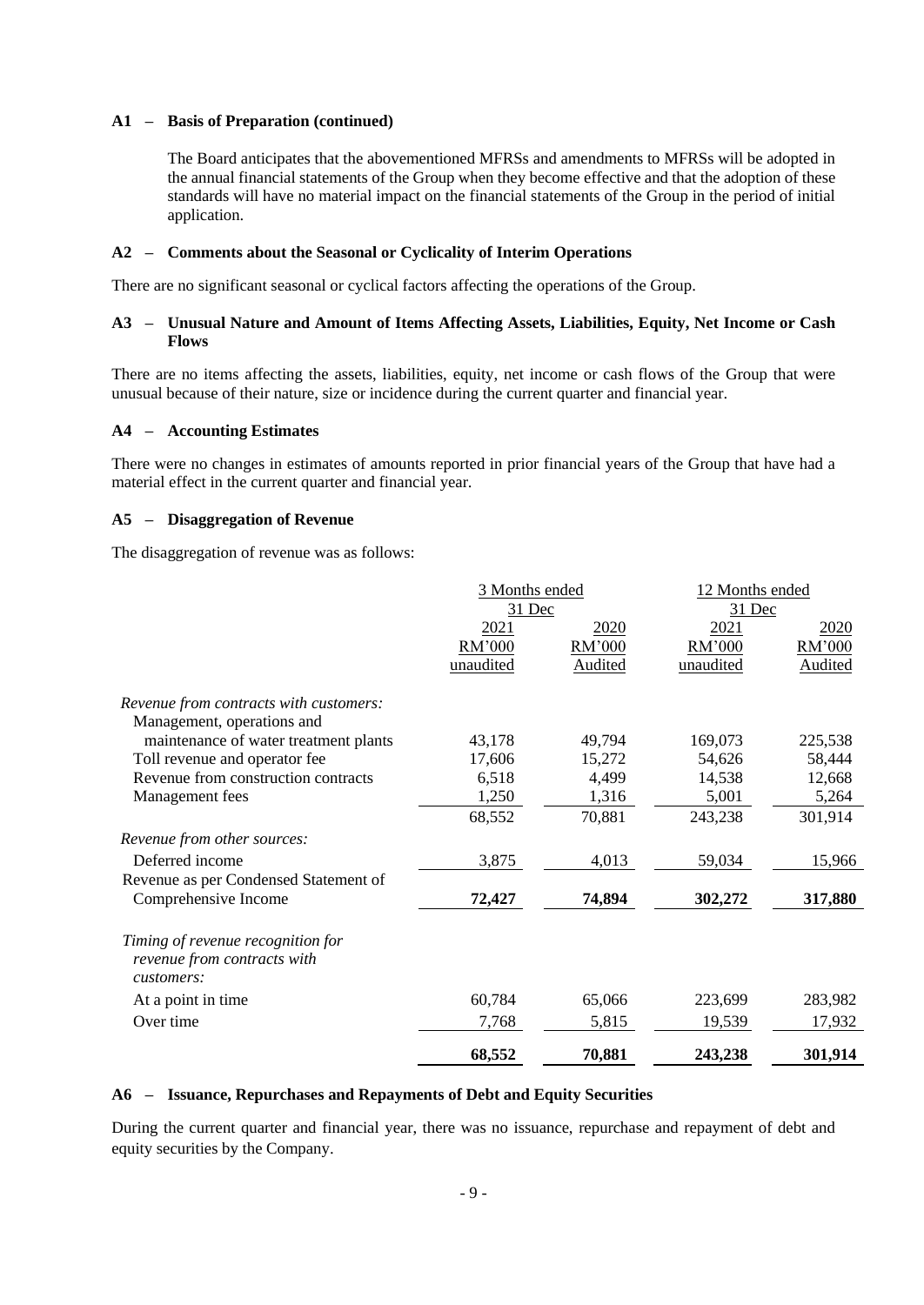### **A7 – Dividends Paid**

The total dividends paid to shareholders during the financial year amounted to RM133,044,000 (2020: RM157,234,000) as follows:

- (i) On 26 February 2021, the Board declared a fourth interim single-tier dividend of 1.65 sen per share on 2,015,817,574 ordinary shares amounting to RM33,261,000 in respect of the financial year ended 31 December 2020 which was paid on 31 March 2021; and
- (ii) On 19 May 2021, the Board declared a first interim single-tier dividend of 1.65 sen per share on 2,015,817,574 ordinary shares amounting to RM33,261,000 in respect of the financial year ended 31 December 2021 which was paid on 30 June 2021.
- (iii) On 23 August 2021, the Board declared a second interim single-tier dividend of 1.65 sen per share on 2,015,817,574 ordinary shares amounting to RM33,261,000 in respect of the financial year ended 31 December 2021 which was paid on 30 September 2021.
- (iv) On 15 November 2021, the Board declared a third interim single-tier dividend of 1.65 sen per share on 2,015,817,574 ordinary shares amounting to RM33,261,000 in respect of the financial year ended 31 December 2021 which was paid on 31 December 2021.

### **A8 – Material Subsequent Events**

There were no material events subsequent to the end of the financial report that have not been reflected in these interim financial statements.

### **A9 - Contingent Liabilities**

As disclosed in Note 45 to the Audited Financial Statements, a penalty has been imposed by the Royal Malaysian Customs Department (**"RMCD"**) on Sungai Harmoni Sdn Bhd ("**SHSB")** amounting to RM4,068,000 for late payment on Goods and Services Tax ("**GST**") liability. SHSB disagreed with the tax penalty imposed and have accordingly appealed against the penalty.

On 31 May 2021, the RMCD announced that taxpayers are eligible to apply for remission of late payment penalty for any GST and penalty due but has not been remitted to the RMCD on condition that the taxpayer must make full payment of outstanding GST to RMCD within the period from 1 May 2021 to 31 August 2021. SHSB subsequently made the application and on 26 November 2021, the application was approved by the RMCD.

With the approval obtained from the RMCD, there are no other material contingent liabilities as at the end of the current financial year and up to 15 February 2022 (being a date not earlier than 7 days from the date of these interim financial statements).

### **A10 – Changes in Composition of the Group**

There were no changes to the composition of the Group during the financial year, including business combination, acquisition or disposal of subsidiaries and long-term investments, restructuring and discontinued operations.

### **A11 – Other Significant Events and Transactions**

There are no other transactions and events that are significant to the understanding of the changes in the financial position and performance of the Group since the Audited Financial Statements.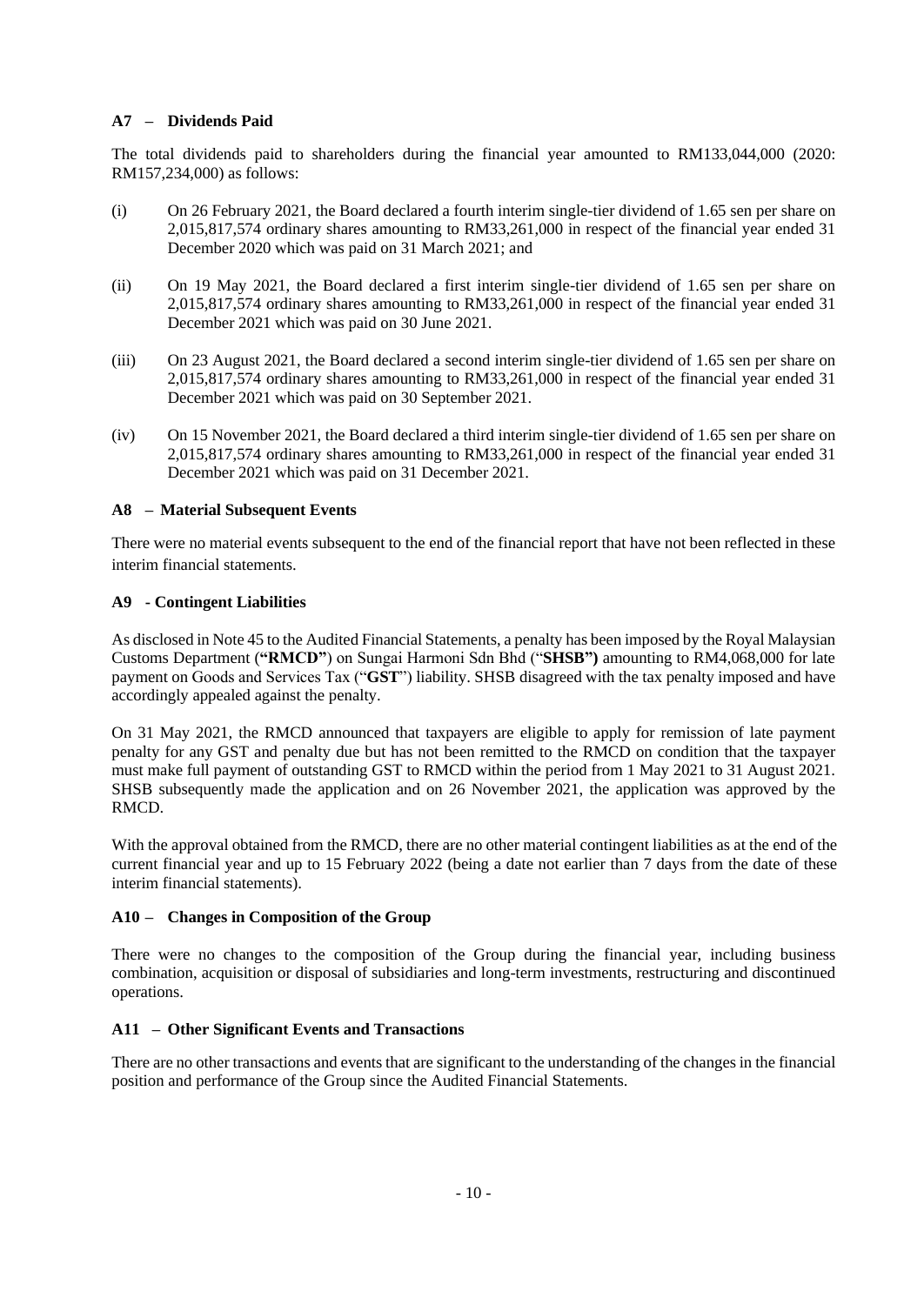## **A12 - Operating Segments**

Segmental information is presented in respect of the Group's business segments, which reflect the Group's management structure and the way financial information is internally reviewed by the Group's chief operating decision makers.

| 3 Months<br>ended 31 Dec                                                                                                | Water treatment, supply<br>and distribution<br>2021<br><b>RM'000</b><br>unaudited | 2020<br><b>RM'000</b><br>audited | <b>Construction</b><br>2021<br><b>RM'000</b><br>unaudited | 2020<br><b>RM'000</b><br>audited | Toll highway<br>2021<br><b>RM'000</b><br>unaudited | 2020<br><b>RM'000</b><br>audited | <b>Waste management</b><br>2021<br><b>RM'000</b><br>unaudited | 2020<br><b>RM'000</b><br>audited | <b>Others</b><br>2021<br><b>RM'000</b><br>unaudited | 2020<br><b>RM'000</b><br>audited | <b>Total</b><br>2021<br><b>RM'000</b><br>unaudited | 2020<br><b>RM'000</b><br>audited | <b>Reconciliation</b><br>2021<br><b>RM'000</b><br>unaudited | 2020<br><b>RM'000</b><br>audited     | Amount as per<br><b>Condensed Statement of</b><br><b>Comprehensive Income</b><br>2021<br><b>RM'000</b><br>unaudited | 2020<br><b>RM'000</b><br>audited    |
|-------------------------------------------------------------------------------------------------------------------------|-----------------------------------------------------------------------------------|----------------------------------|-----------------------------------------------------------|----------------------------------|----------------------------------------------------|----------------------------------|---------------------------------------------------------------|----------------------------------|-----------------------------------------------------|----------------------------------|----------------------------------------------------|----------------------------------|-------------------------------------------------------------|--------------------------------------|---------------------------------------------------------------------------------------------------------------------|-------------------------------------|
| Revenue                                                                                                                 | 43,178                                                                            | 49,794                           | 6,518                                                     | 4,863                            | 15,608                                             | 20,518                           | 81,370                                                        | 79,252                           | 1,250                                               | 1,316                            | 147,924                                            | 155,743                          | (75, 497)                                                   | (80, 849)                            | 72,427                                                                                                              | 74,894                              |
| EBITDA(i)<br>Depreciation<br>and                                                                                        | 11,599                                                                            | 15,763                           | 811                                                       | 1,098                            | 11,363                                             | 16,945                           | 20,689                                                        | 21,592                           | 435                                                 | (1,727)                          | 44,897                                             | 53,671                           | (15, 164)                                                   | (25, 479)                            | 29,733                                                                                                              | 28,192                              |
| amortisation                                                                                                            | (97)                                                                              | (134)                            | (10)                                                      | (39)                             | (7, 343)                                           | (7, 339)                         | (3,401)                                                       | (4,062)                          | (894)                                               | (905)                            | (11,745)                                           | (12, 479)                        | (630)                                                       | 2,237                                | (12, 375)                                                                                                           | (10,242)                            |
| Operating<br>profit/loss)<br>Finance costs<br>Share of results<br>of joint venture<br>Share of results<br>of associates | 11,502                                                                            | 15,629                           | 801                                                       | 1,059                            | 4,020<br>(2,941)                                   | 9,606<br>(3,288)                 | 17,288<br>(3,515)                                             | 17,530<br>(5,979)                | (459)<br>(202)                                      | (2,632)<br>(235)                 | 33,152<br>(6,658)                                  | 41,192<br>(9,502)                | (15,794)<br>1,847<br>354<br>933                             | (23, 242)<br>4,256<br>3,990<br>2,367 | 17,358<br>(4,811)<br>354<br>933                                                                                     | 17,950<br>(5,246)<br>3,990<br>2,367 |
| Profit/(loss) before<br>tax<br>Income tax                                                                               | 11,502                                                                            | 15,629                           | 801                                                       | 1,059                            | 1,079                                              | 6,318                            | 13,773                                                        | 11,551                           | (661)                                               | (2,867)                          | 26,494                                             | 31,690                           | (12,660)                                                    | (12,629)                             | 13,834                                                                                                              | 19,061                              |
| expense                                                                                                                 | (1,864)                                                                           | (2,918)                          | (2)                                                       |                                  | (573)                                              | (2, 349)                         | (7,171)                                                       | (4,081)                          | 183                                                 | (164)                            | (9, 427)                                           | (9,512)                          | 7,574                                                       | 5,763                                | (1, 853)                                                                                                            | (3,749)                             |
| Profit/(loss) after tax                                                                                                 | 9,638                                                                             | 12,711                           | 799                                                       | 1,059                            | 506                                                | 3,969                            | 6,602                                                         | 7,470                            | (478)                                               | (3,031)                          | 17,067                                             | 22,178                           | (5,086)                                                     | (6,866)                              | 11,981                                                                                                              | 15,312                              |
| EBDA(ii)                                                                                                                | 9,735                                                                             | 12,845                           | 809                                                       | 1,098                            | 7,849                                              | 11,308                           | 10,003                                                        | 11,532                           | 416                                                 | (2,126)                          | 28,812                                             | 34,657                           | (4, 456)                                                    | (9,103)                              | 24,356                                                                                                              | 25,554                              |
| Capex(iii)                                                                                                              | 193                                                                               | 110                              |                                                           | 5                                | 274                                                | 37                               | 2,650                                                         | 2,504                            | 67                                                  | 13                               | 3,184                                              | 2,669                            |                                                             |                                      |                                                                                                                     |                                     |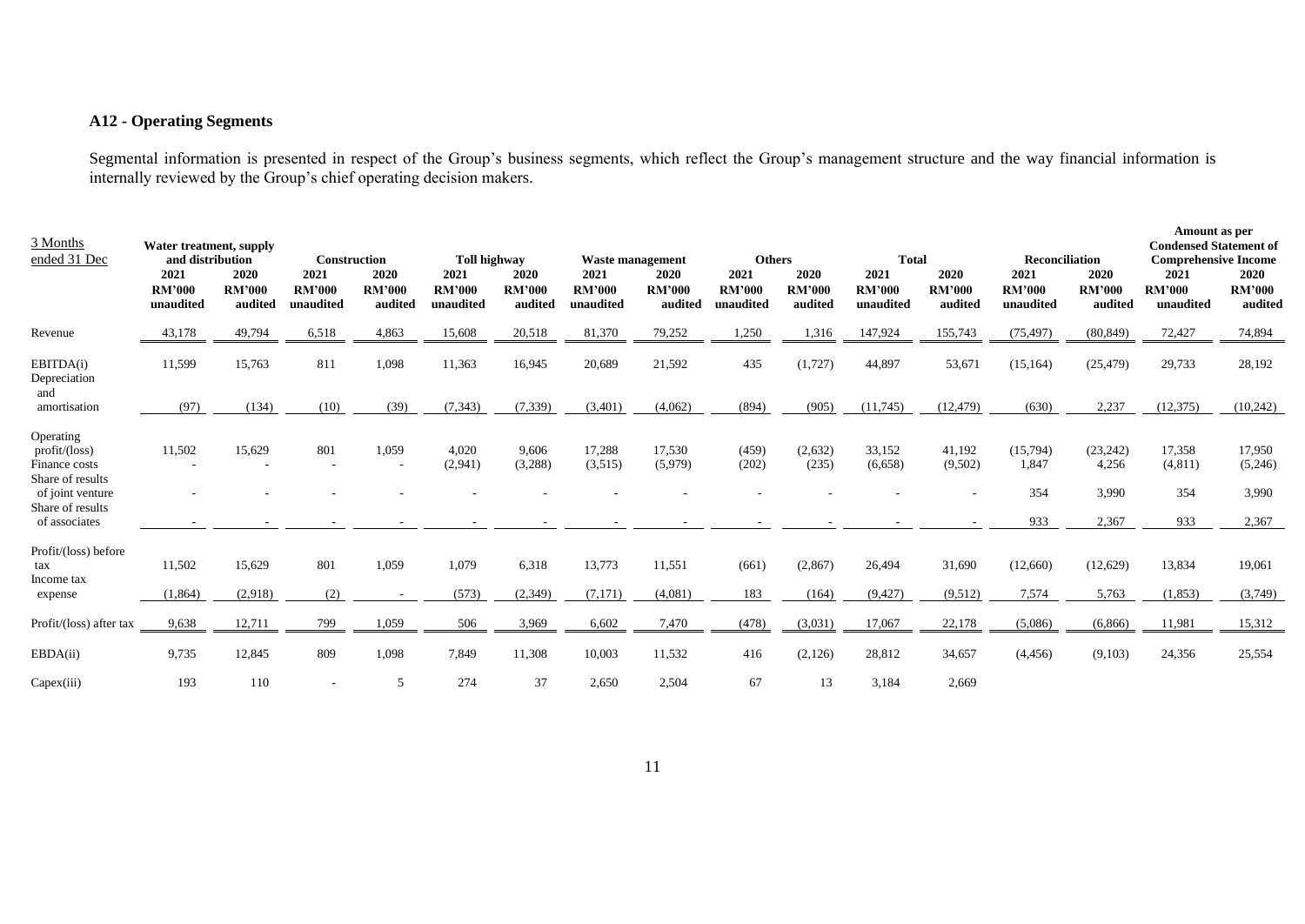| 12 months<br>ended 31 Dec                             | Water treatment, supply<br>and distribution<br>2021<br><b>RM'000</b><br>unaudited | 2020<br><b>RM'000</b><br>audited | <b>Construction</b><br>2021<br><b>RM'000</b><br>unaudited | 2020<br><b>RM'000</b><br>audited | <b>Toll highway</b><br>2021<br><b>RM'000</b><br>unaudited | 2020<br><b>RM'000</b><br>audited | <b>Waste management</b><br>2021<br><b>RM'000</b><br>unaudited | 2020<br><b>RM'000</b><br>audited | <b>Others</b><br>2021<br><b>RM'000</b><br>unaudited | 2020<br><b>RM'000</b><br>audited | <b>Total</b><br>2021<br><b>RM'000</b><br>unaudited | 2020<br><b>RM'000</b><br>audited | <b>Reconciliation</b><br>2021<br><b>RM'000</b><br>unaudited | 2020<br><b>RM'000</b><br>audited | Amount as per statement<br>of comprehensive income<br>2021<br><b>RM'000</b><br>unaudited | 2020<br><b>RM'000</b><br>audited |
|-------------------------------------------------------|-----------------------------------------------------------------------------------|----------------------------------|-----------------------------------------------------------|----------------------------------|-----------------------------------------------------------|----------------------------------|---------------------------------------------------------------|----------------------------------|-----------------------------------------------------|----------------------------------|----------------------------------------------------|----------------------------------|-------------------------------------------------------------|----------------------------------|------------------------------------------------------------------------------------------|----------------------------------|
| Revenue                                               | 169,073                                                                           | 225,538                          | 14,538                                                    | 13.636                           | 82,343                                                    | 60.862                           | 321,099                                                       | 313,032                          | 5,001                                               | 5,264                            | 592,054                                            | 618,332                          | (289, 782)                                                  | (300, 452)                       | 302,272                                                                                  | 317,880                          |
| EBITDA(i)<br>Depreciation<br>and                      | 59,044                                                                            | 77,259                           | (929)                                                     | 889                              | 70,134                                                    | 48,092                           | 90,000                                                        | 82,786                           | (4, 392)                                            | (5,868)                          | 213,857                                            | 203,158                          | (61, 633)                                                   | (74, 235)                        | 152,224                                                                                  | 128,923                          |
| amortisation                                          | (423)                                                                             | (600)                            | (37)                                                      | (171)                            | (22, 354)                                                 | (21, 343)                        | (10,700)                                                      | (18, 111)                        | (3,592)                                             | (3,645)                          | (37,106)                                           | (43,870)                         | 3,642                                                       | 11,846                           | (33, 464)                                                                                | (32,024)                         |
| Operating profit<br>Finance costs<br>Share of results | 58,621                                                                            | 76.659                           | (966)                                                     | 718                              | 47.780<br>(11, 924)                                       | 26,749<br>(13, 188)              | 79,300<br>(23, 455)                                           | 64,675<br>(25,587)               | (7,984)<br>(809)                                    | (9,513)<br>(1, 382)              | 176,751<br>(36, 188)                               | 159,288<br>(40, 157)             | (57,991)<br>17,083                                          | (62, 389)<br>18,945              | 118,760<br>(19,105)                                                                      | 96,899<br>(21,212)               |
| of joint venture<br>Share of results                  |                                                                                   |                                  |                                                           |                                  |                                                           |                                  |                                                               |                                  |                                                     |                                  |                                                    |                                  | 5,999                                                       | 4,693                            | 5,999                                                                                    | 4,693                            |
| of associates                                         |                                                                                   |                                  |                                                           |                                  | $\sim$                                                    | $\overline{\phantom{a}}$         | $\overline{\phantom{a}}$                                      |                                  |                                                     |                                  |                                                    |                                  | 8,316                                                       | (1,864)                          | 8,316                                                                                    | (1,864)                          |
| Profit before tax<br>Income tax                       | 58,621                                                                            | 76,659                           | (966)                                                     | 718                              | 35,856                                                    | 13,561                           | 55,845                                                        | 39,088                           | (8,793)                                             | (10, 895)                        | 140,563                                            | 119,131                          | (26, 593)                                                   | (40,615)                         | 113,970                                                                                  | 78,516                           |
| expense                                               | (11,649)                                                                          | (14, 812)                        | (8)                                                       |                                  | (3,581)                                                   | (3, 141)                         | (25, 363)                                                     | (18, 727)                        | 183                                                 | (187)                            | (40, 418)                                          | (36, 867)                        | 28,804                                                      | 21,882                           | (11,614)                                                                                 | (14,985)                         |
| Profit after tax                                      | 46,972                                                                            | 61,847                           | (974)                                                     | 718                              | 32,275                                                    | 10,420                           | 30,482                                                        | 20,361                           | (8,610)                                             | (11,082)                         | 100,145                                            | 82,264                           | 2,211                                                       | (18, 733)                        | 102,356                                                                                  | 63,531                           |
| EBDA(ii)                                              | 47,395                                                                            | 62,447                           | (937)                                                     | 889                              | 54,629                                                    | 31,763                           | 41,182                                                        | 38,472                           | (5,018)                                             | (7, 437)                         | 137,251                                            | 126,134                          | (1,431)                                                     | (30, 579)                        | 135,820                                                                                  | 95,555                           |
| Capex(iii)                                            | 370                                                                               | 212                              | 29                                                        | 14                               | 367                                                       | 137                              | 4,152                                                         | 6,945                            | 83                                                  | 118                              | 5,001                                              | 7,426                            |                                                             |                                  |                                                                                          |                                  |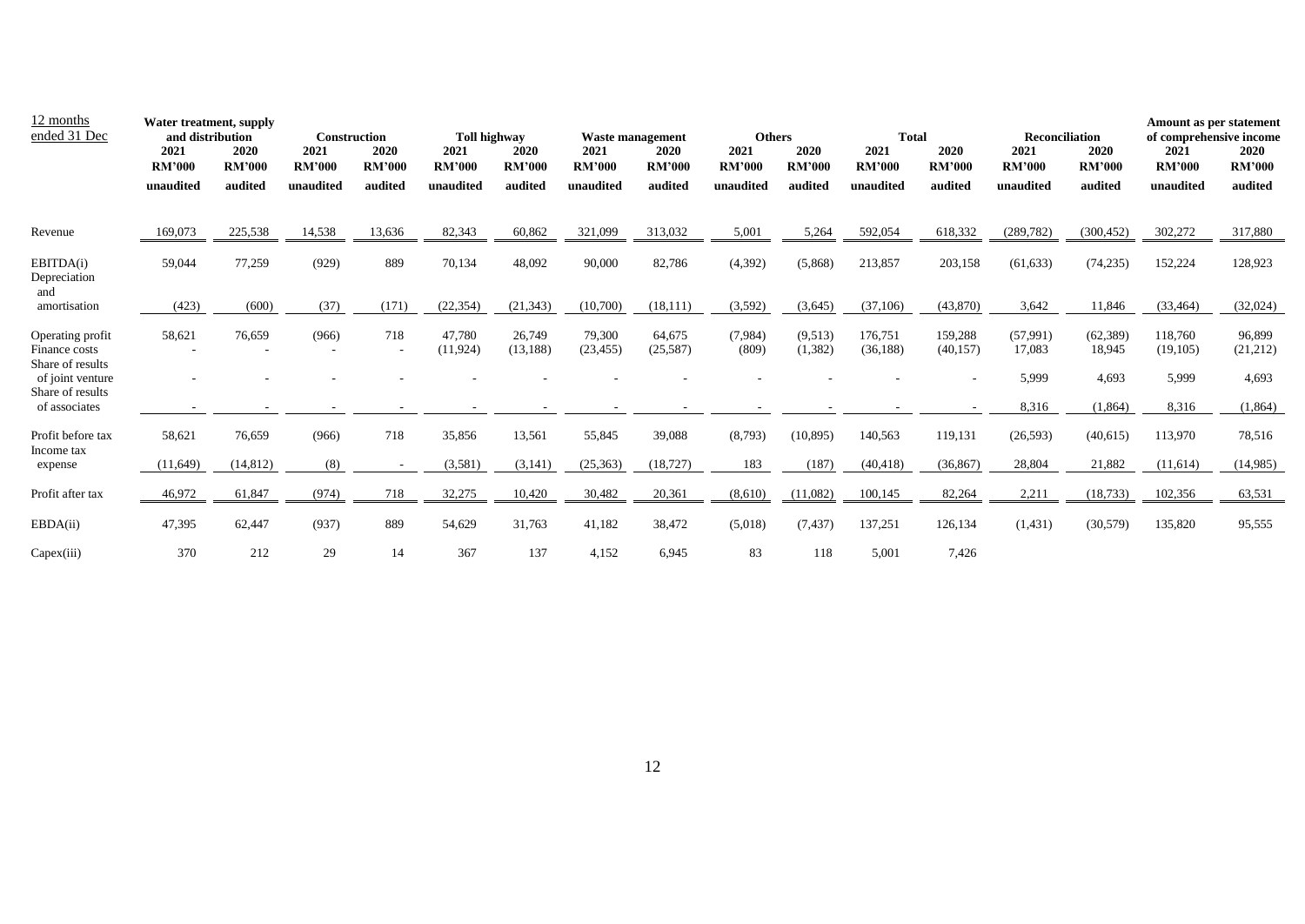### **A12 - Operating Segments (continued)**

(i) EBITDA is defined as earnings before finance costs, taxation, depreciation and amortisation (and excludes share of results of associates and joint venture).

(ii) EBDA is defined as earnings before depreciation and amortisation.

(iii) CAPEX is defined as capital expenditure based on the Group's proportionate share on capital expenditure incurred for the financial year.

### *Notes*

- *1.* The Group monitors the performance of its business by four main business divisions namely water treatment, supply and distribution, waste management, construction *and toll highway. Others refer to investment holding and other non-core businesses.*
- *2. The revenue and profit performance represent the Group's proportionate share of interest in each of the subsidiaries (instead of full consolidation) and includes a proportionate share of the interest of joint ventures or associates (instead of being equity accounted). The total is then reconciled to the revenue and profit performance in the Condensed Statements of Comprehensive Income. This is the measure reported to the chief operating decision makers for the purposes of resource allocation and assessment of segment performance.*
- *3. The income statement in the waste management division excluded the fair value measurement adjustments made at the Group level. This is to better assess the operational performance of the division. The segmental results (including the calculation of EBITDA and EBDA), are solely from the concession business, after the proportionate deduction of the dividend on the cumulative preferences shares held by parties other than the Group.*

|                     | Water treatment, supply and |           |                          |                  |               |              |             |              |           |          |           |            |
|---------------------|-----------------------------|-----------|--------------------------|------------------|---------------|--------------|-------------|--------------|-----------|----------|-----------|------------|
|                     | distribution                |           |                          | Waste management |               | Construction |             | Toll highway |           | Others   | Total     |            |
| As at 31 Dec        | 2021                        | 2020      | 2021                     | <u>2020</u>      | 2021          | <u>2020</u>  | <u>2021</u> | 2020         | 2021      | 2020     | 2021      | 2020       |
|                     | RM'000                      | RM'000    | RM'000                   | RM'000           | <b>RM'000</b> | RM'000       | RM'000      | RM'000       | RM'000    | RM'000   | RM'000    | RM'000     |
|                     | unaudited                   | audited   | unaudited                | audited          | unaudited     | audited      | unaudited   | audited      | unaudited | audited  | unaudited | audited    |
|                     |                             |           |                          |                  |               |              |             |              |           |          |           |            |
| Segment assets      | 143,555                     | 531,069   | 140.896                  | 148.691          | 20,653        | 27.027       | ,302,419    | 1,332,790    | 335,919   | 35,438   | 1,943,442 | 2,075,015  |
| Segment liabilities | (39, 493)                   | (70, 931) | $\overline{\phantom{0}}$ |                  | (9,972)       | (13, 885)    | (720, 232)  | (763,947)    | (16,301)  | (18,520) | (785,998) | (867, 283) |
| Net segment assets  | 104.062                     | 460,138   | 140.896                  | 148,691          | 10.681        | 13.142       | 582,187     | 568,843      | 319,618   | 16,918   | 1,157,444 | 1,207,732  |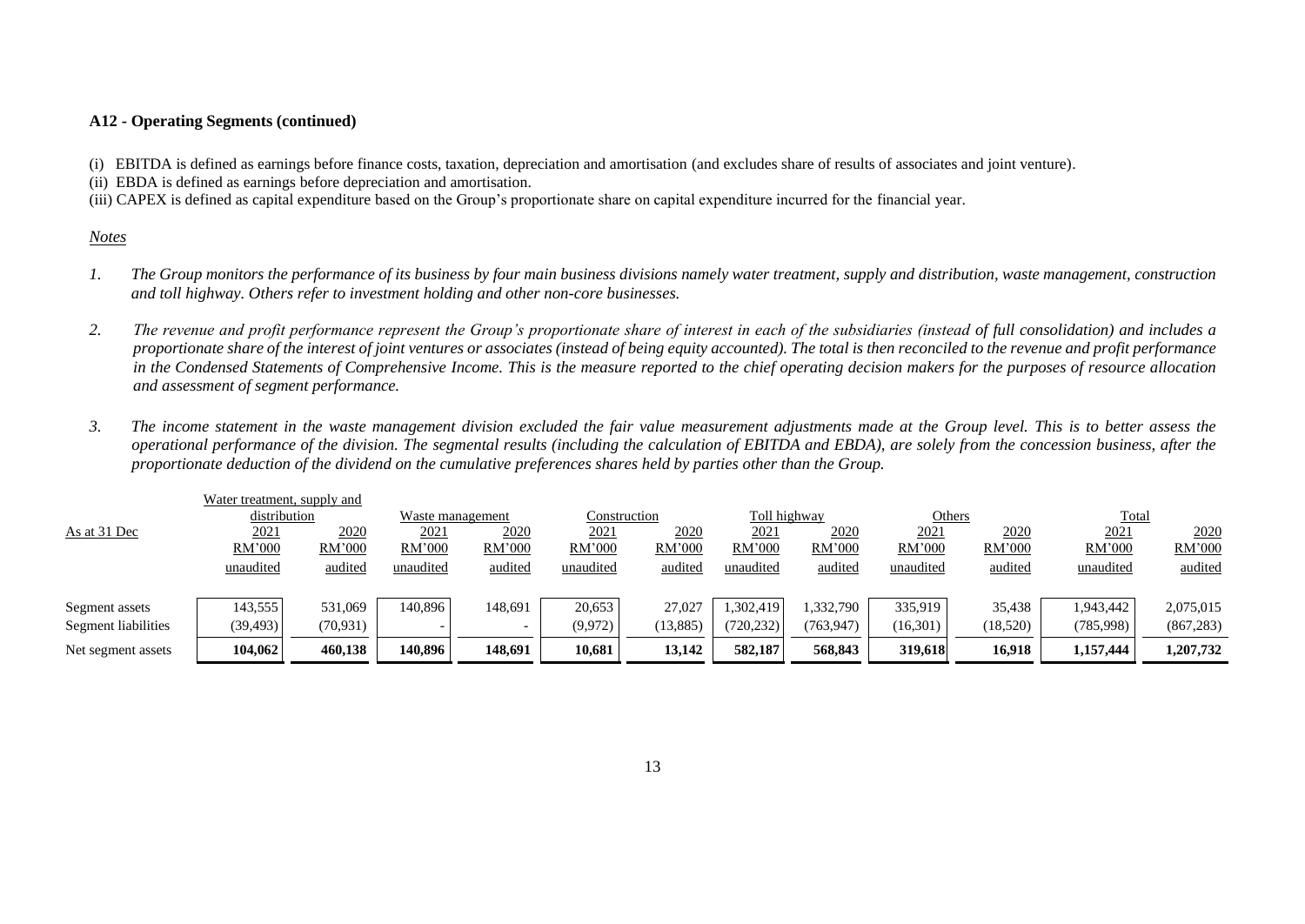### **PART B – DISCLOSURES PURSUANT TO PART A OF APPENDIX 9B OF THE LISTING REQUIREMENTS OF BURSA MALAYSIA SECURITIES BERHAD**

### **B1 – Overall Review of Group's Financial Performance**

### **Part A – Review of Statement of Financial Position**

|                            | As at       | As at       |                |
|----------------------------|-------------|-------------|----------------|
|                            | 31 Dec 2021 | 31 Dec 2020 | Variance       |
|                            | (unaudited) | (audited)   | (% )           |
|                            | RM'000      | RM'000      | #              |
| Total assets               | 1,943,442   | 2,075,015   | $\downarrow$ 6 |
| <b>Total liabilities</b>   | 785,998     | 867,283     | $\frac{1}{2}$  |
| Total shareholders' equity | 1,157,444   | 1,207,732   | $\overline{4}$ |
| Return on equity $(\%)^*$  | 8.7         | 5.1         | ↑71            |
| Net assets per share (sen) | 44.88       | 47.59       | ↓ 6            |

- *\* Return on Equity is calculated by dividing the profit for the financial year with the average of the opening and closing total shareholders' equity*
- *# approximate, to the nearest digit*
- (a) The Group's total assets dropped by 6% or approximately RM131.6 million mainly due to lower investments designated at FVTPL, cash and bank balances of approximately RM47.1 million principally due to the dividend payments to shareholders, repayments of the Islamic Medium-Term Notes **("IMTN")** under a IMTN (Sukuk) Programme issued by Cerah Sama Sdn Bhd **("Cerah Sama")**, interest payments and payments to trade and other payables during the financial year. Nevertheless, the receipt of the Toll Compensation has contributed positively to the cash reserves.

Trade receivables and amount due from contract customers also shown a decline of approximately RM46.9 million whereas the carrying amount of intangible assets reduced by approximately RM27.8 million due to amortisation charges. In addition, the carrying amount of investment in associates decreased by approximately RM7.2 million mainly due to receipt of dividend totalling RM14.7 million from SWM Environment Holdings Sdn Bhd ("**SWMEH**") in the current quarter.

- (b) Total liabilities declined by 9% or approximately RM81.3 million mainly due to lower trade and other payables primarily from the scheduled debt repayments made by SHSB to its trade creditors amounting to RM18.7 million and GST payable owing to the RMCD (as disclosed in A9) amounting to RM10.6 million during the financial year. Total borrowings also saw a reduction on account of redemption of the second tranche of the IMTN of RM30.0 million.
- (c) Total shareholders' equity was lower by 4% or about RM50.3 million in line with dividends paid to shareholders of the Company mitigated by profit recorded for the financial year. Correspondingly, the net assets per share stood at 44.88 sen compared to 47.59 sen as at 31 December 2020.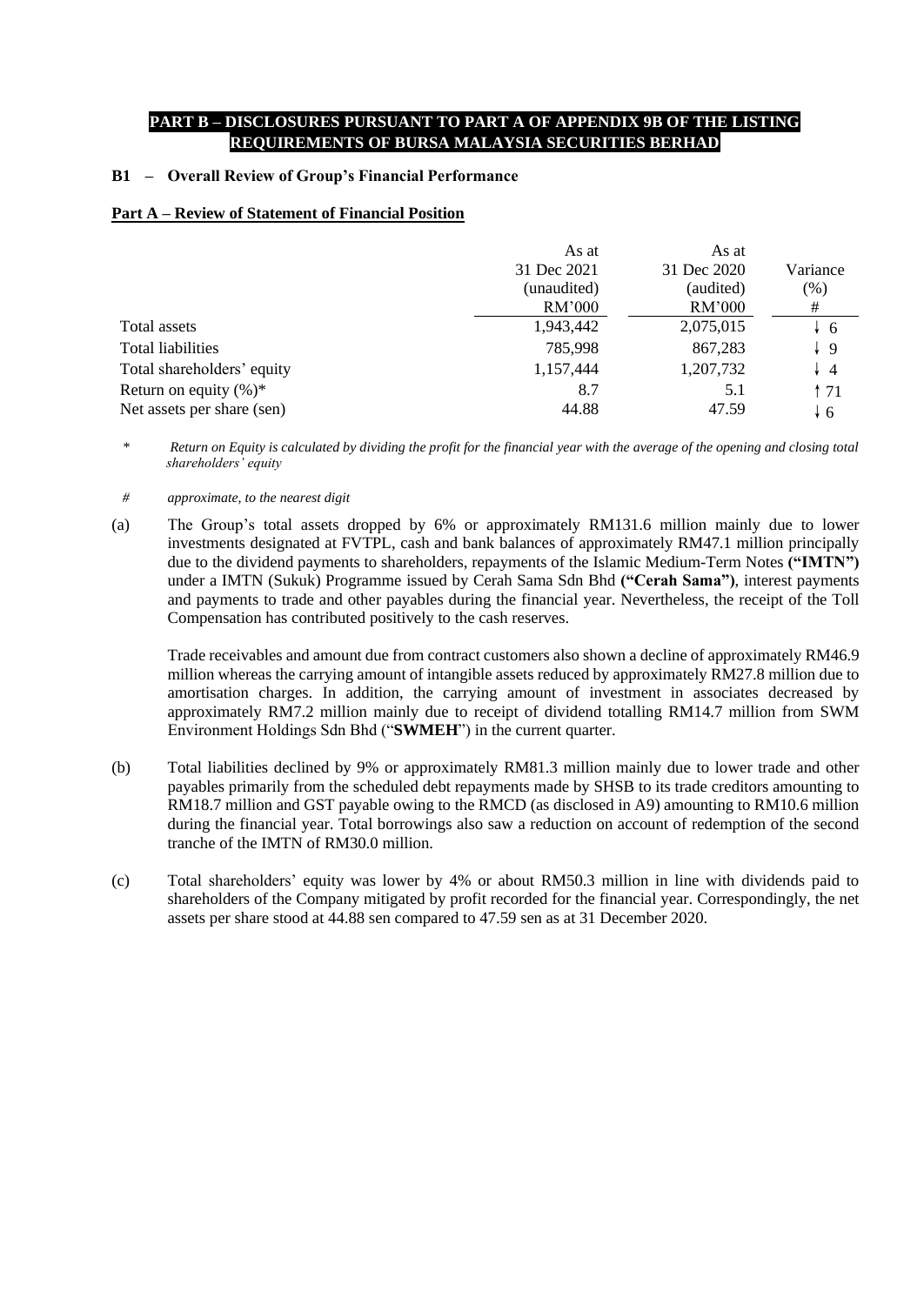### **Part B – Review of Income Statement**

The breakdown of the revenue by business segment below should be read in conjunction with Note A5 – Disaggregation of Revenue above.

| ended<br>ended<br>ended<br>31 Dec 2021<br>31 Dec 2020<br>31 Dec 2021<br>RM'000<br>RM'000<br>RM'000<br>unaudited<br>audited<br>unaudited<br>Revenue<br>43,178<br>169,073<br>Water treatment, supply and distribution <sup>1</sup><br>49,794<br>6,518<br>4,499<br>14,538<br>Construction<br>Toll highway<br>21,481<br>19,285<br>113,660<br>Others<br>1,250<br>1,316<br>5,001<br>of Comprehensive Income<br>72,427<br>74,894<br>302,272<br>Profit Before Tax<br>3 Months<br>3 Months<br>12 Months<br>ended<br>ended | ended<br>31 Dec 2020<br>RM'000<br>audited |
|------------------------------------------------------------------------------------------------------------------------------------------------------------------------------------------------------------------------------------------------------------------------------------------------------------------------------------------------------------------------------------------------------------------------------------------------------------------------------------------------------------------|-------------------------------------------|
| <b>Revenue as per Condensed Statement</b>                                                                                                                                                                                                                                                                                                                                                                                                                                                                        |                                           |
|                                                                                                                                                                                                                                                                                                                                                                                                                                                                                                                  |                                           |
|                                                                                                                                                                                                                                                                                                                                                                                                                                                                                                                  |                                           |
|                                                                                                                                                                                                                                                                                                                                                                                                                                                                                                                  |                                           |
|                                                                                                                                                                                                                                                                                                                                                                                                                                                                                                                  |                                           |
|                                                                                                                                                                                                                                                                                                                                                                                                                                                                                                                  | 225,538                                   |
|                                                                                                                                                                                                                                                                                                                                                                                                                                                                                                                  | 12,668                                    |
|                                                                                                                                                                                                                                                                                                                                                                                                                                                                                                                  | 74,410                                    |
|                                                                                                                                                                                                                                                                                                                                                                                                                                                                                                                  | 5,264                                     |
|                                                                                                                                                                                                                                                                                                                                                                                                                                                                                                                  |                                           |
|                                                                                                                                                                                                                                                                                                                                                                                                                                                                                                                  | 317,880                                   |
|                                                                                                                                                                                                                                                                                                                                                                                                                                                                                                                  |                                           |
|                                                                                                                                                                                                                                                                                                                                                                                                                                                                                                                  | 12 Months                                 |
| ended                                                                                                                                                                                                                                                                                                                                                                                                                                                                                                            | ended                                     |
| 31 Dec 2021<br>31 Dec 2020<br>31 Dec 2021                                                                                                                                                                                                                                                                                                                                                                                                                                                                        | 31 Dec 2020                               |
| RM'000<br>RM'000<br>RM'000                                                                                                                                                                                                                                                                                                                                                                                                                                                                                       | RM'000                                    |
| unaudited<br>audited<br>unaudited                                                                                                                                                                                                                                                                                                                                                                                                                                                                                | audited                                   |
|                                                                                                                                                                                                                                                                                                                                                                                                                                                                                                                  |                                           |
| Water treatment, supply and                                                                                                                                                                                                                                                                                                                                                                                                                                                                                      |                                           |
| $distri$ bution <sup>1</sup><br>11,502<br>13,796<br>58,621                                                                                                                                                                                                                                                                                                                                                                                                                                                       | 74,811                                    |
| 798<br>Construction<br>1,116<br>(981)                                                                                                                                                                                                                                                                                                                                                                                                                                                                            | 524                                       |
| 5,073<br>5,630<br>69,960<br>Toll highway                                                                                                                                                                                                                                                                                                                                                                                                                                                                         | 31,037                                    |
| (2,592)<br>Others<br>(15)<br>(8, 840)                                                                                                                                                                                                                                                                                                                                                                                                                                                                            | (9, 473)                                  |
| 17,358<br><b>Operating profit</b><br>118,760<br>17,950                                                                                                                                                                                                                                                                                                                                                                                                                                                           | 96,899                                    |
| (4, 811)<br>(19, 105)<br>Finance cost<br>(5,246)                                                                                                                                                                                                                                                                                                                                                                                                                                                                 | (21, 212)                                 |
| Share of results of joint venture<br>354<br>3,990<br>5,999                                                                                                                                                                                                                                                                                                                                                                                                                                                       | 4,693                                     |
| Share of results of associates<br>933<br>2,367<br>8,316                                                                                                                                                                                                                                                                                                                                                                                                                                                          | (1,864)                                   |
| Profit before tax for the financial                                                                                                                                                                                                                                                                                                                                                                                                                                                                              |                                           |
| period/year<br>13,834<br>19,061<br>113,970                                                                                                                                                                                                                                                                                                                                                                                                                                                                       | 78,516                                    |

 *Note 1:*

 *Taliworks (Langkawi) Sdn Bhd ("TLSB")'s contribution to the Group financial performance in the corresponding period were as follows:*

|                  | 3 Months ended | 12 Months ended |
|------------------|----------------|-----------------|
|                  | 31 Dec 2020    | 31 Dec 2020     |
|                  | <i>RM'000</i>  | <i>RM'000</i>   |
|                  | audited        | audited         |
| Revenue          | 7.219          | 52,642          |
| Operating profit | 1.734          | 11,187          |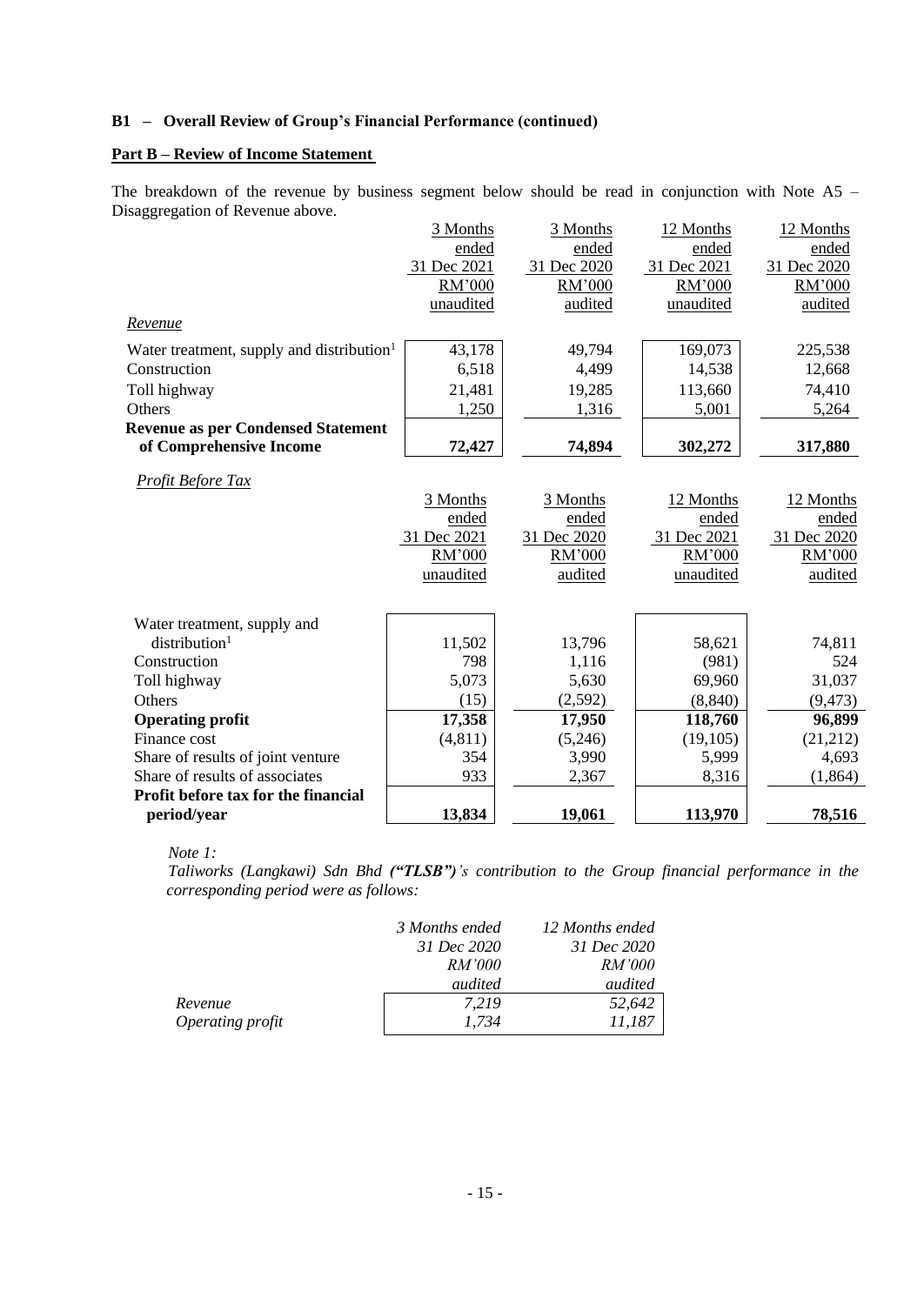### **Part B – Review of Income Statement (continued)**

### **(a) Current Quarter vs. Preceding Year's Corresponding Quarter**

### Overall Summary

For the current quarter, the Group recorded revenue of RM72.4 million, a reduction of RM2.5 million from RM74.9 million in the corresponding quarter. The lower revenue was mainly attributable to lower contribution from the water treatment, supply and distribution business, primarily due to the expiration of the TLSB Privatisation Contract with the State Government of Kedah Darul Aman for the management, operations and maintenance of the water supply system in Pulau Langkawi on 31 October 2020. SSP1 operations, on the other hand, contributed a higher revenue on account of higher metered sales despite of lower electricity rebates due to lower electricity cost during the current quarter. The lower electricity cost in SSPI operation was due to ICPT rebate offered by TNB since January 2021. The reduction in the Group revenue however was mitigated by higher revenue contribution from toll division due to higher Average Daily Traffic (**"ADT"**) as well as from construction business due to increased contribution from few of the projects.

In line with the decrease in revenue, the Group reported a lower PBT of RM13.8 million compared to RM19.1 million in the corresponding quarter. The PBT was also impacted by, amongst others, lower share of results from an associate, SWMEH and joint venture, lower net returns from investments designated at FVTPL by RM1.0 million and higher depreciation and amortisation by RM2.1 million. Apart from these, the downward revision to the estimated project margin for the CRJ4 Project in the current quarter has also trimmed down the profit contribution from construction business. However, the lower PBT was mitigated by, amongst others, lower rehabilitation and maintenance expenses.

### Water treatment, supply and distribution

The division's operating revenue recorded a decrease from RM49.8 million to RM43.2 million mainly due to the expiration of the TLSB Privatisation Contract, in which TLSB contributed a revenue of RM7.2 million in the corresponding quarter. The reduction, however, was mitigated by higher metered sales in the SSP1 operations.

The metered sales and the average million litres per day **("MLD")** of metered sales recorded in SSP1 were as follows:-

| SSP <sub>1</sub>               | $Q_4 - 2021$ | $O4 - 2020$ | Variance<br>$\frac{9}{6}$ |
|--------------------------------|--------------|-------------|---------------------------|
| Metered Sales (million $m^3$ ) | 89.3         | 86.0        | 3.8                       |
| Number of billing days         | 92           | 92          |                           |
| Average MLD                    | 970.3        | 934.8       | 3.8                       |

In line with the decrease in revenue, the segment operating profit also shows a reduction to RM11.5 million from RM13.8 million recorded in the corresponding quarter, coupled with lower returns from interest income, dividend and gain on redemption from investments designated at FVTPL of RM0.4 million (Q4FY20: RM2.2 million). Nevertheless, it should be noted that the unit operating costs in SSP1 operation is lower than corresponding quarter, amongst others, from lower unit electricity costs and other expenses.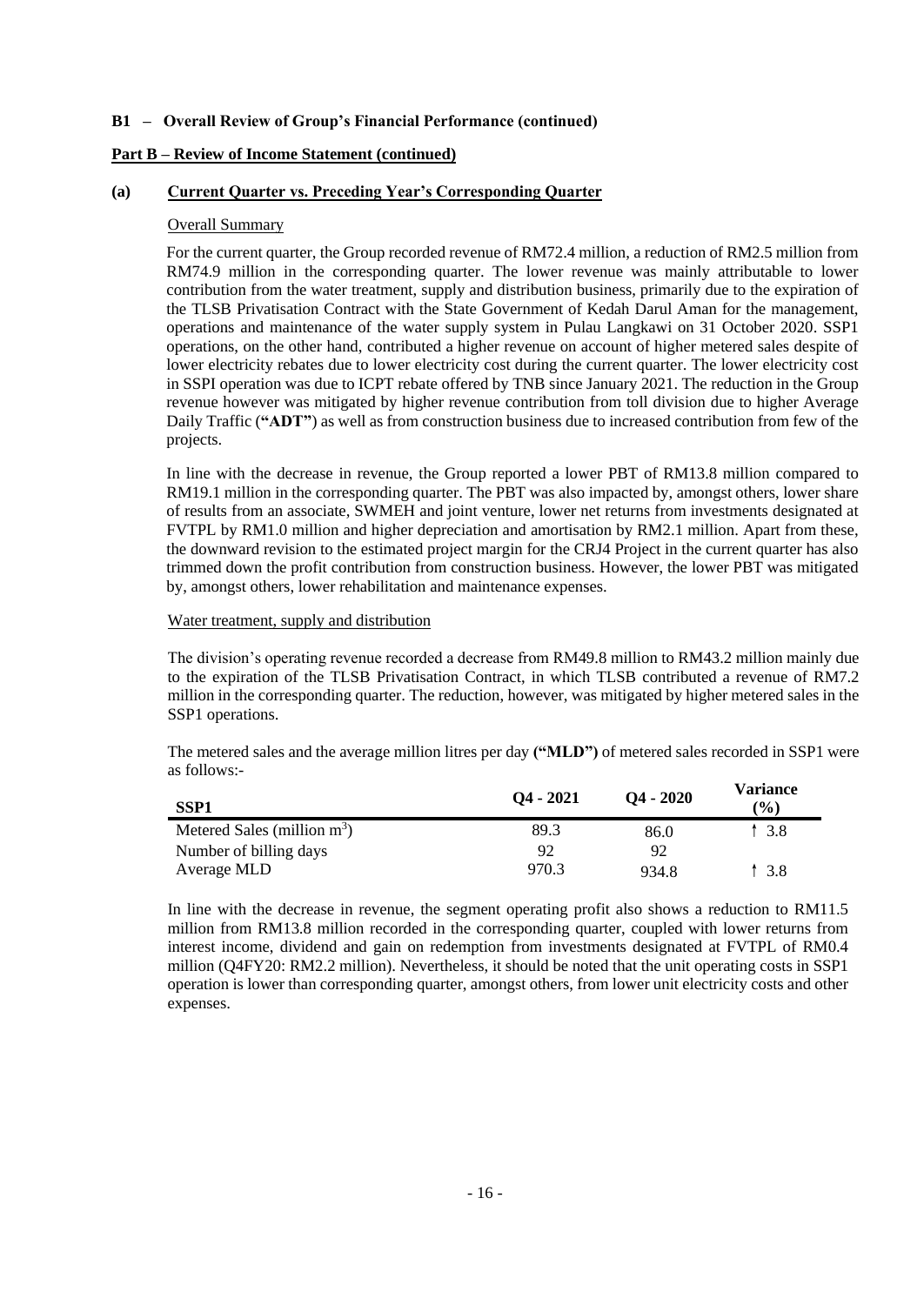### **Part B – Review of Income Statement (continued)**

### **(a) Current Quarter vs. Preceding Year's Corresponding Quarter (continued)**

### Construction

The construction revenue for the current quarter was higher by RM2.0 million as compared to RM4.5 million mainly from an on-going project i.e. CRJ4 Project and upward revision of the construction revenue from the Mengkuang Dam Project and Langat 2 - Package 7 Balancing Reservoir Project ("**L2P7 Project**") which had been completed. The contract sum for Mengkuang Dam Project was revised upon issuance of final account during the current quarter. Despite the increase in revenue, the segment recorded lower operating profit due to downward revision to the estimated project margin for the CRJ4 Project in the current quarter. The downward revision was mainly due to the additional staff and site overhead costs incurred due to work suspension mandated by the nationwide implementation of the Movement Control Orders **("MCO")** arising from the Covid-19 pandemic which the division was unable to claim against the customer and the increases in the price of steel bars.

Toll highway - Subsidiary

| <b>Average Daily Traffic</b> | $Q_4 - 2021$ | $Q_4 - 2020$ | Variance $(\% )$ |
|------------------------------|--------------|--------------|------------------|
| Grand Saga Highway           | 142,197      | 122,513      | 16               |

Revenue contribution from Grand Saga, was higher by RM2.2 million as compared to the corresponding quarter due to higher ADT by 16%. Despite reporting a higher revenue, the segment's operating profit was lower by RM0.6 million as compared to the corresponding quarter mainly due to higher repairs and maintenance and amortisation of intangible assets.

# **ADT Q4 - <sup>2021</sup> Q4 - <sup>2020</sup> Variance (%)** Grand Sepadu Highway 82,725 78,150 ↑ 6

Toll highway – Share of results of joint venture

Despite the higher ADT by 6%, the Group's share of results in Grand Sepadu (NK) Sdn Bhd ("**Grand Sepadu**") was substantially lower due to the receipt of toll compensation of RM16.97 million from the Government of Malaysia in the corresponding quarter. The toll compensation was for the non-increase of toll rates, which comprises of RM12.31 million advance compensation for the year 2020 and RM4.66 million for the remaining balance of toll compensation in respect of 2019. Furthermore, lower share of results in the current quarter was due to higher repair and maintenance expenses.

### Waste management - Associate

The Group's share of results of associates is mainly contributed by SWMEH. The Group's share of profit from SWMEH was RM0.6 million as compared to a share of profit of RM2.0 million in the corresponding quarter due to lower PAT recorded by SWMEH and higher adjustments made by the Group of RM48.8 million (Q4FY20: RM47.2 million) to SWMEH's PAT. At SWMEH's company level, the revenue from both solid waste collection and public cleansing services was higher as compared to the corresponding quarter mainly attributable to handing over of new areas by its customer. Nevertheless, the company recorded a lower PAT in the current quarter at RM50.5 million as compared to RM53.0 million mainly due to higher subcontractor related cost as a result of a write back of over-provision of subcontractor related costs recognised in prior years in the corresponding quarter.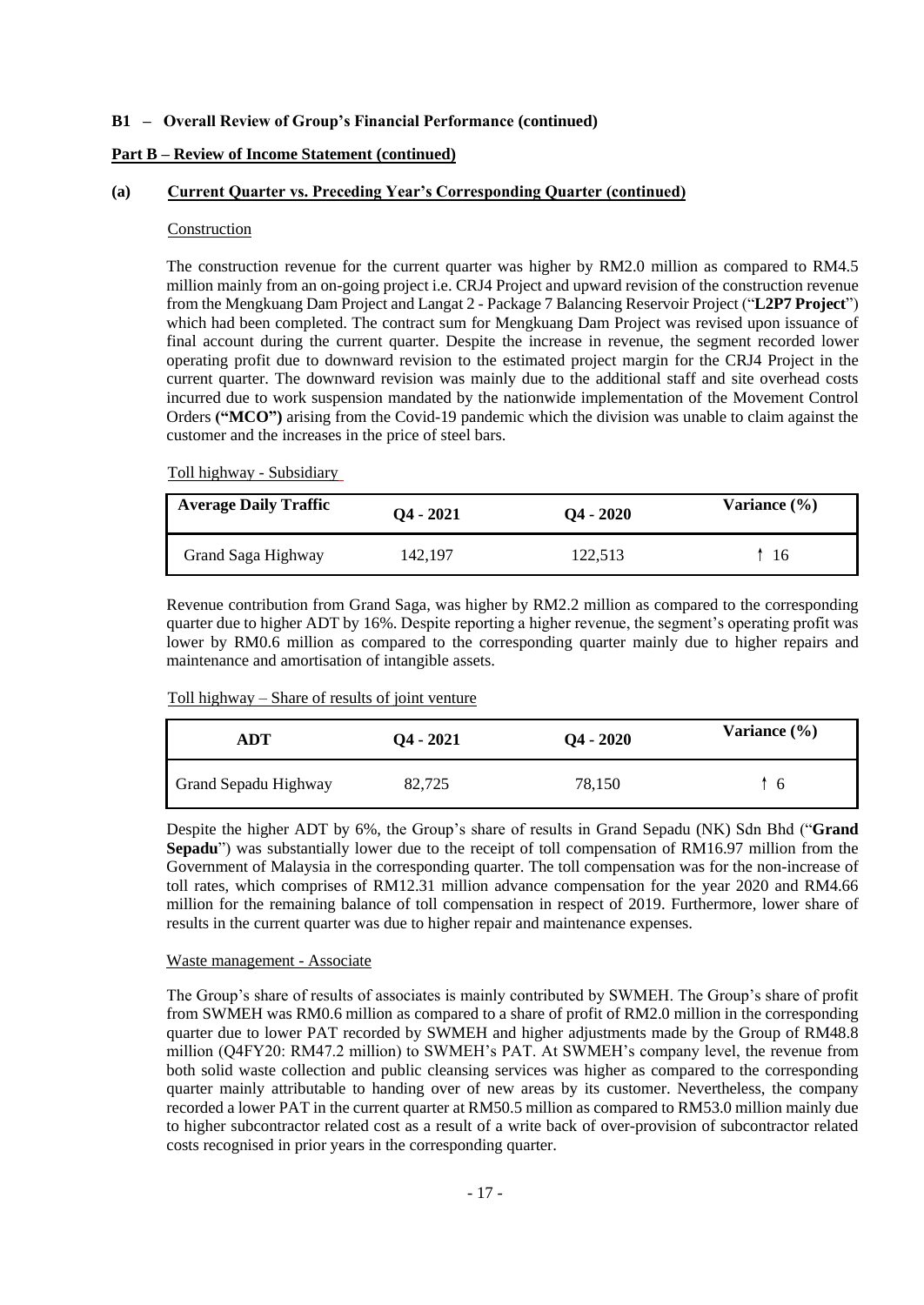### **Part B – Review of Income Statement (continued)**

### **(b) Current Year-to-date vs. Preceding Year-to-date**

### Overall Summary

The Group recorded a significant decrease in revenue by RM15.6 million from RM317.9 million to RM302.3 million in the current financial year mainly attributable to lower contribution from water treatment, supply and distribution business, primarily due to expiration of the TLSB Privatisation Contract, and to a lesser extent, lower electricity rebates recorded in SSP1 operations due to lower electricity cost during the current financial year. However, the lower revenue from water treatment, supply and distribution segment was mitigated by the receipt of Toll Compensation.

Despite not having revenue contributed by TLSB, the Group registered a higher PBT of RM114.0 million compared to RM78.5 million achieved in the corresponding year. The higher PBT was attributable to the following:-

- (a) Toll segment receipt of Toll Compensation and write back of over-provision of heavy repairs recognised in prior years amounting to RM2.8 million arising from the deferment of major heavy repairs scheduled in year 2022 to 2023; and
- (b) higher share of results from associate and joint venture, higher gain on disposal of property, plants and equipment and sundry income totalling RM2.8 million recognised in TLSB (as disclosed in Note B4) as well as lower financing cost due to the redemption of the IMTN.

However, the higher PBT was impacted by lower net returns of RM8.2 million (YTD Q4FY20: RM15.1 million) from interest income, dividend, and net gain on redemption from investments designated at FVTPL. In addition, the downward revision to the project margin for the CRJ4 Project in the current quarter has also impacted the profit contribution from construction business. The lower PBT in the previous year was due to provision made for staff termination benefits of RM6.6 million in relation to the expiration of the TLSB Privatisation Contract.

### Water treatment, supply and distribution

At the operating level, water treatment, supply and distribution business recorded a revenue of RM169.1 million, considerably lower than RM225.5 million achieved a year ago due to the to the expiration of the TLSB Privatisation Contract and lower electricity rebates of RM20.9 million (YTD Q4FY20: RM24.8 million) due to lower electricity cost on account of ICPT rebate offered by TNB, despite having a higher metered sales in the SSP1 operations as follows:-  $\overline{\phantom{a}}$ 

| <b>SSP1</b>                    | YTD<br>2021 | YTD<br>2020 | <b>Variance</b><br>$(\%)$ |
|--------------------------------|-------------|-------------|---------------------------|
| Metered Sales (million $m^3$ ) | 348.7       | 347.6       | 0.3                       |
| Number of billing days         | 365         | 366         |                           |
| Average MLD                    | 955.3       | 949.7       | 0.6                       |

In line with the decrease in revenue, the segment operating profit was lower at RM58.6 million compared to RM74.8 in the preceding year. Furthermore, the decrease in segment operating profit was also contributed by lower net returns of RM5.7 million (YTD Q4FY20: RM12.1 million) from interest income, dividend, and net gain on redemption from investments designated at FVTPL as well as higher provision for loss allowance on receivables in the current financial period. However, the lower operating profit was mitigated by lower rehabilitation and maintenance expenses incurred and higher gain on disposal of property, plant and equipment and sundry income in the current financial year. It should be noted that the previous year's operating profit was impacted by a provision for staff termination benefits of RM6.6 million.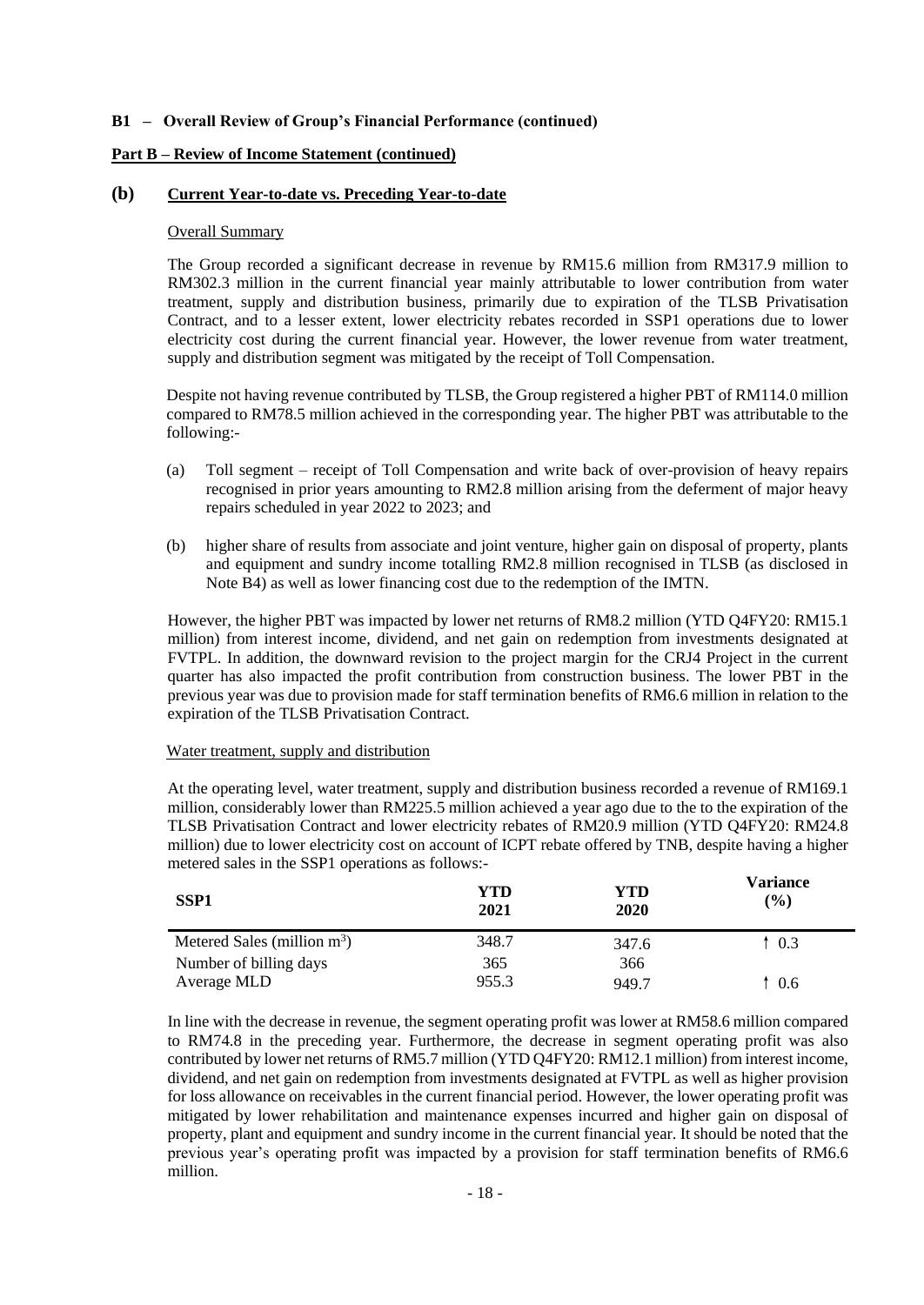### **Part B – Review of Income Statement (continued)**

### **(b) Current Year-to-date vs. Preceding Year-to-date (continued)**

### Construction

The construction division's revenue was higher as compared to the corresponding year due to the upward adjustment of the contract sum for Mengkuang Dam Project upon issuance of final account in the current financial year. Nevertheless, the segment recorded higher operating losses compared to the corresponding year due to downward revision to the project margin for the CRJ4 Project in the current quarter.

Toll operations-Subsidiary

| ADT                | YTD<br>2021 | YTD<br>2020 | Variance $(\% )$ |
|--------------------|-------------|-------------|------------------|
| Grand Saga Highway | 10,735      | 118,836     |                  |

Despite the decrease in ADT by 7%, revenue contribution from the Grand Saga Highway increased significantly to RM113.7 million from RM74.4 million due to receipt of the Toll Compensation. The segment's operating profit was also higher in line with the increase in revenue, coupled with the write back of over-provision of heavy repairs. However, the higher operating profit was impacted by lower interest income and higher expenses such as amortisation of intangible asset and repairs and maintenance expenses in the current financial year.

Toll operations -Share of results of joint venture

| ADT                  | 7TD.<br>2021 | <b>2020</b> | Variance $(\% )$ |
|----------------------|--------------|-------------|------------------|
| Grand Sepadu Highway | 73,418       | 75,834      | ັ                |

The Group's share of results in Grand Sepadu was higher compared to the corresponding year mainly attributable to higher toll compensation received of RM19.8 million (YTD Q4FY20: RM16.97 million) and write back of overprovision for heavy repairs. Despite the drop in the overall ADT by 3%, the revenue from toll collection has increased due to more commercial vehicles plying the highway which has a higher toll fare. However, the share of profits was impacted by higher repair and maintenance as well as amortisation of intangible assets.

### Waste management –Share of results of associate

The Group's share of profit from SWMH was RM6.9 million compared to share of loss of RM3.4 million in the corresponding year due to higher PAT recorded in SWMEH and lower adjustments made by the Group of RM194.0 million (YTD Q4FY20: RM194.5 million) to SWMEH's PAT. The PAT of SWMEH is higher at RM213.8 million as compared to RM184.9 million mainly due to higher revenue from both solid waste collection and public cleansing services, coupled with lower depreciation expense of assets reaching their lifespan. The higher PAT, however, was impacted by higher subcontractor related costs as a result of a write back of over-provision of subcontractor related costs recognised in prior years in the preceding year.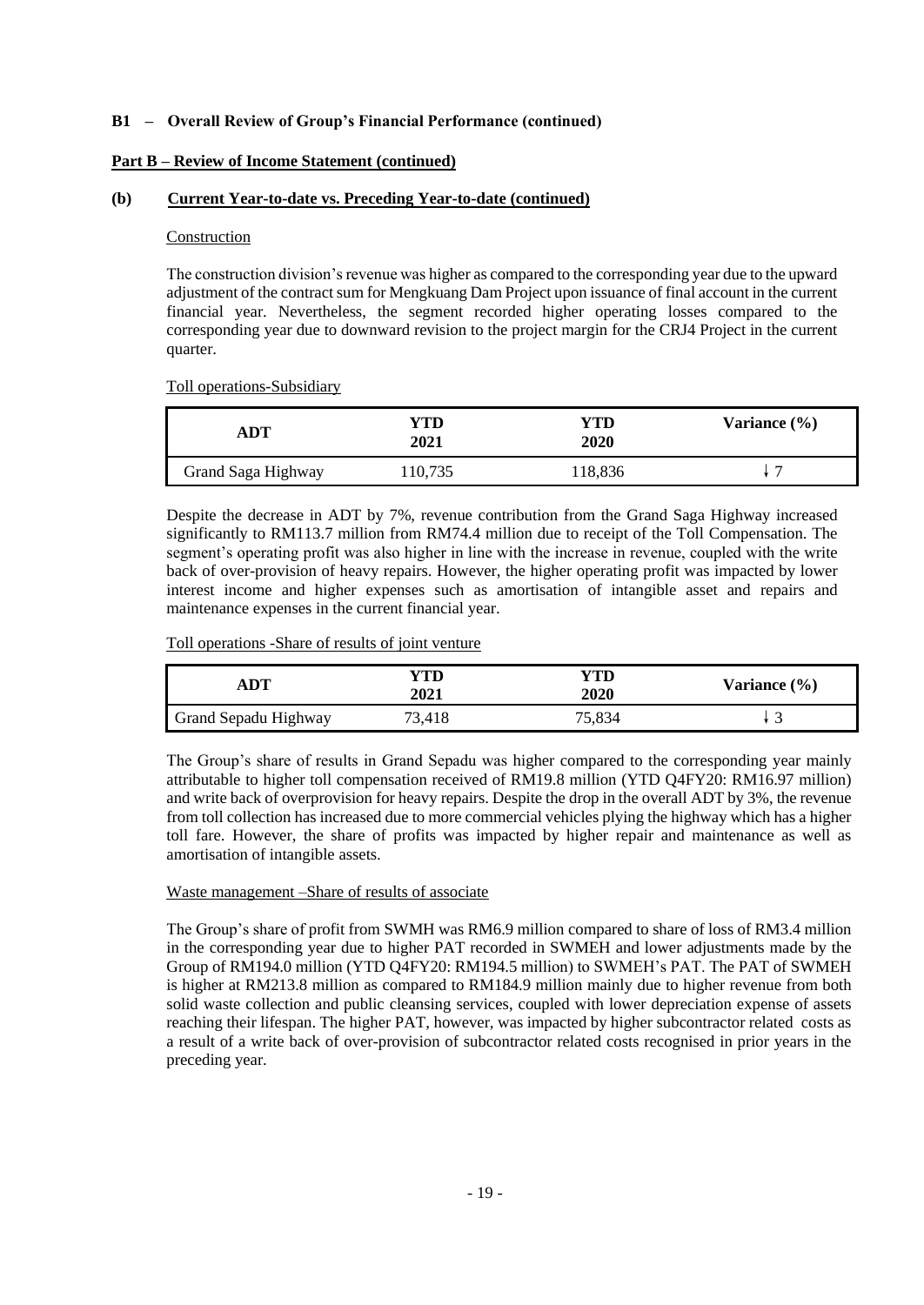### **Part B – Review of Income Statement (continued)**

### **(c) Material Change in Financial Performance for the Current Quarter Compared with Preceding Quarter**

*Revenue*

|                                                                                   | 3 Months ended | 3 Months ended |
|-----------------------------------------------------------------------------------|----------------|----------------|
|                                                                                   | 31 Dec 2021    | 30 Sep 2021    |
|                                                                                   | RM'000         | RM'000         |
|                                                                                   | unaudited      | unaudited      |
| Water treatment, supply and distribution                                          | 43,178         | 41,675         |
| Construction                                                                      | 6,518          | 1,404          |
| Toll highway                                                                      | 21,481         | 57,975         |
| Others                                                                            | 1,250          | 1,251          |
| <b>Total revenue as per Condensed Statement of</b><br><b>Comprehensive Income</b> | 72,427         | 102,305        |
| <u>Profit Before Tax</u>                                                          |                |                |
| Water treatment, supply and distribution                                          | 11,502         | 17,646         |
| Construction                                                                      | 798            | (480)          |
| Toll highway                                                                      | 5,073          | 50,772         |
| Others                                                                            | (15)           | (3,646)        |
| <b>Operating profit</b>                                                           | 17,358         | 64,292         |
| Finance cost                                                                      | (4, 811)       | (4,862)        |
| Share of results of joint venture                                                 | 354            | 5,037          |
| Share of results of associates                                                    | 933            | 2,772          |

### **Profit before tax for the financial period 13,834 13,834 13,834** 67,239

The Group recorded a decrease in revenue by RM29.9 million from RM102.3 million to RM72.4 million mainly due to the receipt of Toll Compensation in the preceding quarter. However, the decrease was mitigated by a higher contribution from water treatment, supply and distribution segment as well as construction business.

In terms of PBT, the decrease of RM53.4 million is in line with the decrease in revenue, coupled with a lower share of profit from associates and joint venture in the current quarter. In addition, the lower PBT was also attributable to higher rehabilitation and maintenance in SSP1 operation as well as lower net returns of RM0.4 million (Q3FY21: RM1.6 million) from interest income, dividend, and net gain on redemption from investments designated at FVTPL in the current quarter.

The metered sales and the average MLD of metered sales recorded in SSP1 operations were as follows:-

| SSP <sub>1</sub>               | $Q_4 - 2021$ | $Q3 - 2021$ | Variance $(\% )$ |
|--------------------------------|--------------|-------------|------------------|
| Metered Sales (million $m^3$ ) | 89.3         | 86.7        | 1 3.0            |
| Number of billing days         | 92           | 92          |                  |
| Average MLD                    | 970          | 942         | 13.0             |

The construction division's revenue was higher as compared to previous quarter due to contribution from CRJ4 Project and upward adjustment of the contract sum for L2P7 Project and Mengkuang Dam Project. The segment recorded an operating profit in line with the increase in revenue, offset the impact from downward revision to the project margin for the CRJ4 Project in the current quarter.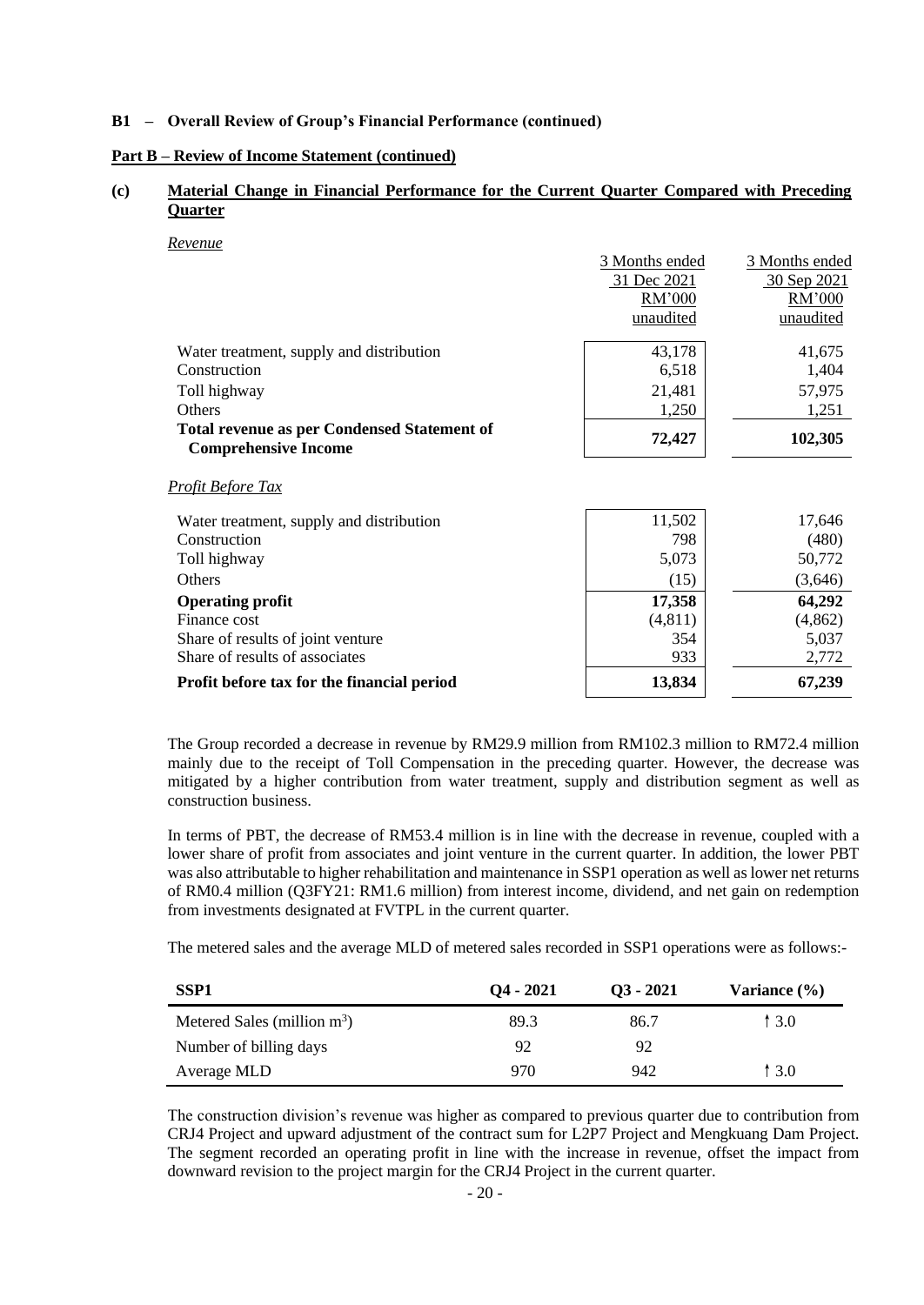### **Part B – Review of Income Statement (continued)**

### **(c) Material Change in Financial Performance for the Current Quarter Compared with Preceding Quarter**

Traffic volume for both highways show a significant improvement due to reopening of certain businesses towards the end of preceding quarter and upon KL & Selangor moving into Phase 3 and Phase 4 and interstate travelling was allowed in the current quarter. Despite the significant improvement in the ADT, profit contribution from both Grand Saga Highway and from joint venture, Grand Sepadu Highway have decreased due to absence of toll compensations and higher repair and maintenance expenses in the current quarter, coupled with write back of over-provision of heavy repairs in preceding quarter.

| ADT                  | $Q_4 - 2021$ | $Q3 - 2021$ | Variance (%) |
|----------------------|--------------|-------------|--------------|
| Grand Saga Highway   | 142,197      | 85,016      | ↑ 67         |
| Grand Sepadu Highway | 82,725       | 63,457      | 1 30         |

The ADT recorded in both Grand Saga Highway and Grand Sepadu Highway were as follows:-

The decrease in share of profit from associates is mainly due to higher of provision for loss allowance on receivables recognised in the current quarter.

### **Part C – Review of Statement of Cash Flow**

|                                              | 12 Months ended | 12 Months ended | Variance |
|----------------------------------------------|-----------------|-----------------|----------|
|                                              | 31 Dec 2021     | 31 Dec 2020     | (% )     |
|                                              | RM'000          | RM'000          |          |
|                                              | unaudited       | audited         |          |
| Net cash generated from operating activities | 132,851         | 39.112          | $>$ 100  |
| Net cash generated from investing activities | 69,860          | 230,051         | 70       |
| Net cash used in financing activities        | (205, 139)      | (277,075)       | 26       |

Net cash generated from operating activities was higher by RM93.7 million primarily attributable to the receipt of Toll Compensation, higher receipt from trade receivable in TLSB, higher receipt from contract customers and lower scheduled debt repayments made by SHSB to its trade and other payables as compared to corresponding year.

Net cash generated from investing activities was lower by RM160.2 million primarily due to the lower net proceeds from redemption of investments designated at FVTPL as compared to corresponding year.

Net cash outflow from financing activities was lower by RM71.9 million mainly due to lower repayment of borrowings and dividends payment to shareholders as compared to corresponding year.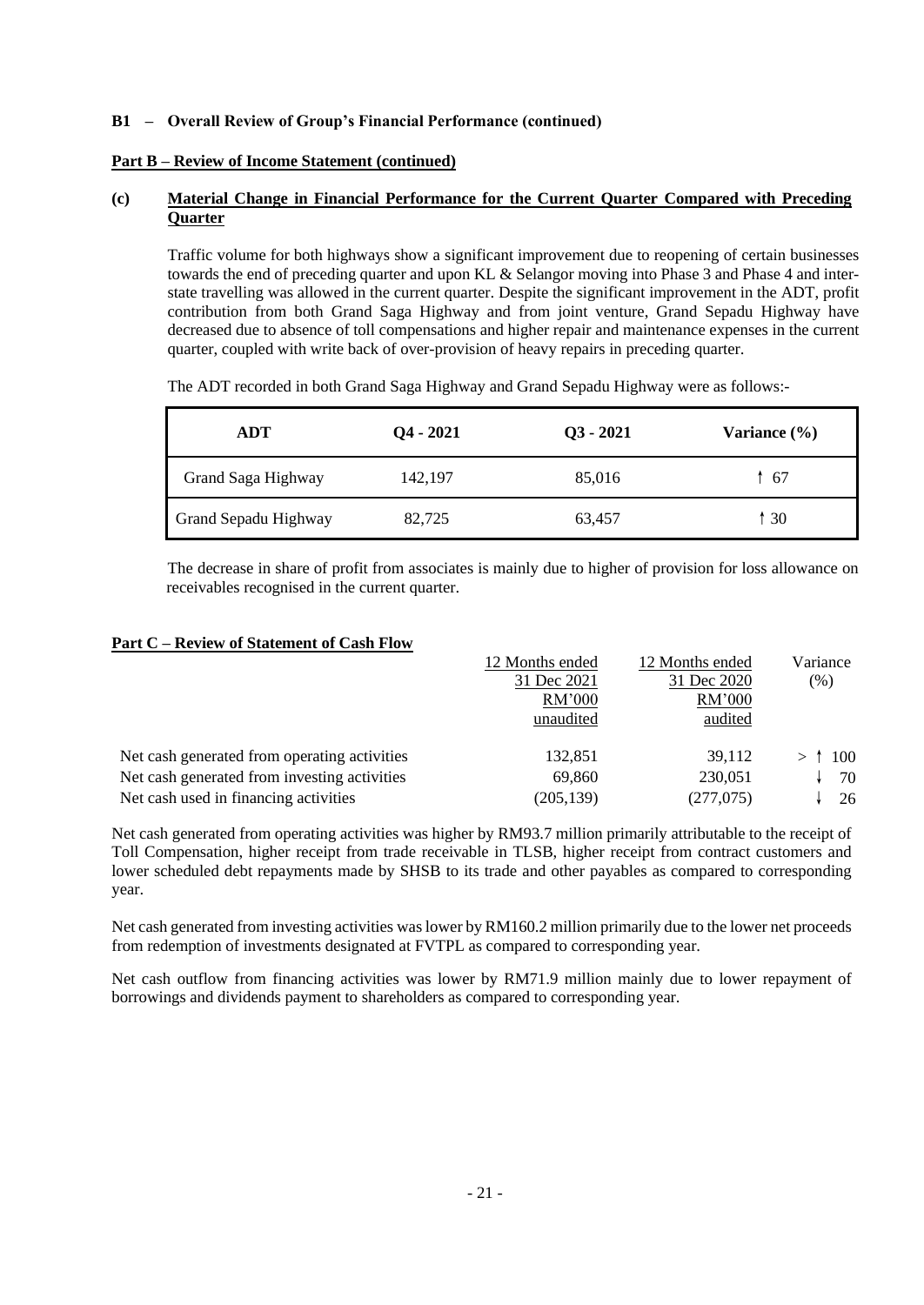### **B2 – Prospects**

The profitability of the Group is largely driven by the performance of the water treatment, supply and distribution through the SSP1 operations and the toll divisions as these segments contribute the bulk of the profits and cash flows to the Group.

The cash flow position of the Group remains relatively strong from cash generated from the water treatment, supply and distribution business as well from the toll operations which enabled the Company to declare dividends to its shareholders. Payments received by SHSB have been prompt and this ensures that SHSB is able to properly manage its working capital requirements to pay its creditors and to meet its obligations including the rehabilitation and maintenance of SSP1 are adequately attended to. Demand for treated raw water is expected to remain robust for 2022 given continuation of economic activities in all business sectors.

In the toll highway division, revenue from toll collections is expected to further improve in line with the higher ADT as the country moves towards an economic recovery, having been in the doldrums for the past two years due to the Covid-19 pandemic. Bank Negara Malaysia has indicated that the Malaysian economy will expand in 2022, underpinned by continued expansion in global demand and higher private-sector expenditure given improving labour market conditions and on-going policy support. However, the waiver of income tax payable from the Government of Malaysia arising from the Fourth Supplemental Concession Agreement entered between the Government of Malaysia and Grand Saga (referred to in Note 45 to the Audited Financial Statements 2011) has ended at the end of this financial year. Moving forward in 2022, statutory income generated from Grand Saga will be subjected to income tax.

In the waste management division, SWMEH continues to achieve better profit performance on the back of higher revenue, from both solid waste collection and public cleansing services as well as lower operating expenditure. This was mainly from increasing areas to be serviced and lower depreciation charges from assets reaching their lifespan. SWMEH is currently in the process of discussing for a tariff rate increase for its solid waste collection and public cleansing management services with the Federal Government under the terms of its concession agreement. The discussions are still on-going.

In the construction segment, the Group recently secured contracts from Pengurusan Air Selangor Sdn. Bhd. to develop two packages under Phase 1 of the Sungai Rasau water treatment plant and water supply scheme. The contracts are (a) Design and Build of Proposed Rasau Treated Water Pumping Station, Treated Water Pumping Mains to Existing Bukit Lipat Kajang Reservoirs, Distribution and Associated Works (Package 2); and (b) Design and Build of Proposed New Bukit Lipat Kajang Booster Station, Reservoirs and Associated Works (Package 3) (collectively referred to as "Rasau Projects"). The construction of the Rasau Projects has commenced in the current quarter and completion date for the works is expected by end of 2024. The Rasau Projects boosted the Group's construction order book close to RM900 million and is expected to contribute positively to the Group's revenue and profit over the next 3 years. Whilst 2022 will see contribution from these projects, the bulk of the revenue and profit recognition will be in 2023 and 2024.

The Group will continue with its strategy to focus on mature operational cash-generating utilities/infrastructure businesses with a view of generating new income stream and provide a recurring and stable source of cash flow to the Group to support the Company's Dividend Policy. In late 2020, the Group made its maiden foray into the renewables sector via the acquisition of a majority stake in four solar projects in Selangor, Malaysia with an aggregate capacity of 19.0 Megawatt-peak. The proposed acquisitions is currently pending approval from the Energy Commission Malaysia.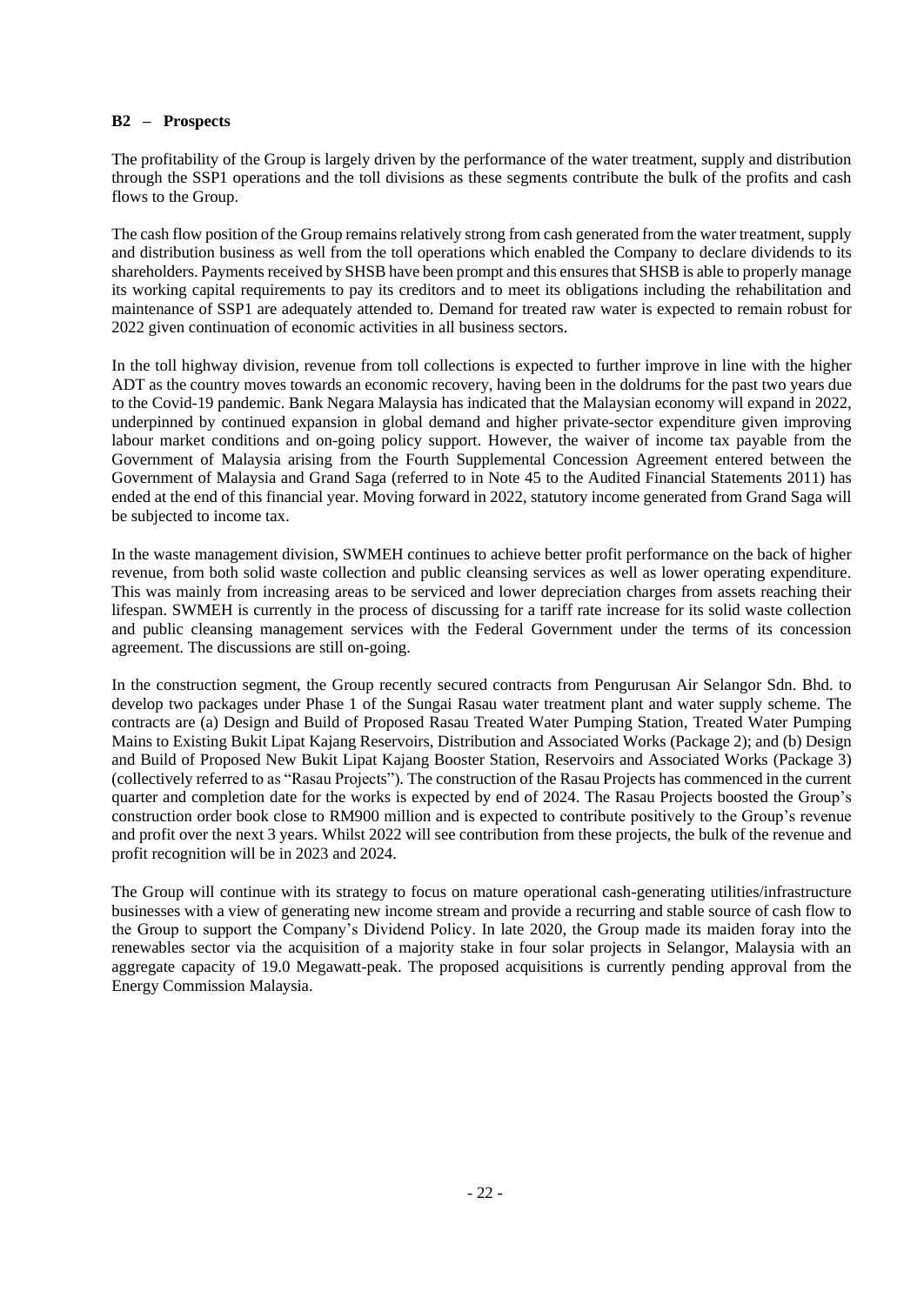### **B2 – Prospects (continued)**

### ICN1\_2020 Disclosure Guidance on Covid-19 Related Impacts and Investments

As the Group is predominantly involved in businesses that provide essential services to the public, the Covid-19 outbreak does not materially impact the business outlook, liquidity, financial position or financial performance of the Group save for the toll businesses.

In order to sustain the business operations and to enable the Group to continue as a going concern in the post Covid-19 environment, the Group has implemented several strategies and steps to address the impact of Covid-19, amongst others:

- (a) reducing, cancelling or deferring non-critical repair works and capital expenditure spending wherever possible;
- (b) securing cash subsidy from the wage subsidy programme and other reliefs announced by the Government under the various economic stimulus packages for business segments that were affected; and
- (c) adhering to the Standard Operating Procedures and other guidelines issued by the Ministry of Health such as investment in thermal scanners, sanitising stations, frequent fogging disinfection at public areas and touch points, maintaining physical distancing protocols, working from home arrangements etc.

The Group closely monitors the development of the Covid-19 pandemic and continuously assesses the impact to its operations, liquidity, the financial position and operating results of the Group.

### **B3 – Profit Estimates, Forecasts, Projections, Internal Targets or Profit Guarantees**

Not applicable as none were announced or disclosed in a public document.

### **B4 – Profit before tax**

| 3 Months ended 31 Dec |                | 12 Months ended 31 Dec |         |
|-----------------------|----------------|------------------------|---------|
| 2021                  | <u>2020</u>    | 2021                   | 2020    |
| RM'000                | RM'000         | RM'000                 | RM'000  |
| unaudited             | audited        | unaudited              | audited |
|                       |                |                        |         |
|                       |                |                        |         |
| 842                   | 697            | 2,081                  | 2,728   |
| 1,157                 | 2,090          | 6,418                  | 11,222  |
| 142                   | 178            | 749                    | 647     |
|                       |                |                        |         |
|                       | 14             | 21                     | 1,179   |
| (1)                   | $\overline{2}$ | 2                      | 6       |
| (30)                  |                |                        |         |
| 433                   | (63)           | 433                    | 64      |
|                       |                |                        |         |
| 119                   | 1,728          | 119                    | 1,798   |
|                       | 408            |                        | 408     |
|                       |                |                        | 167     |
|                       |                |                        |         |
| 10                    | 8              | 2,786                  | 98      |
|                       |                |                        |         |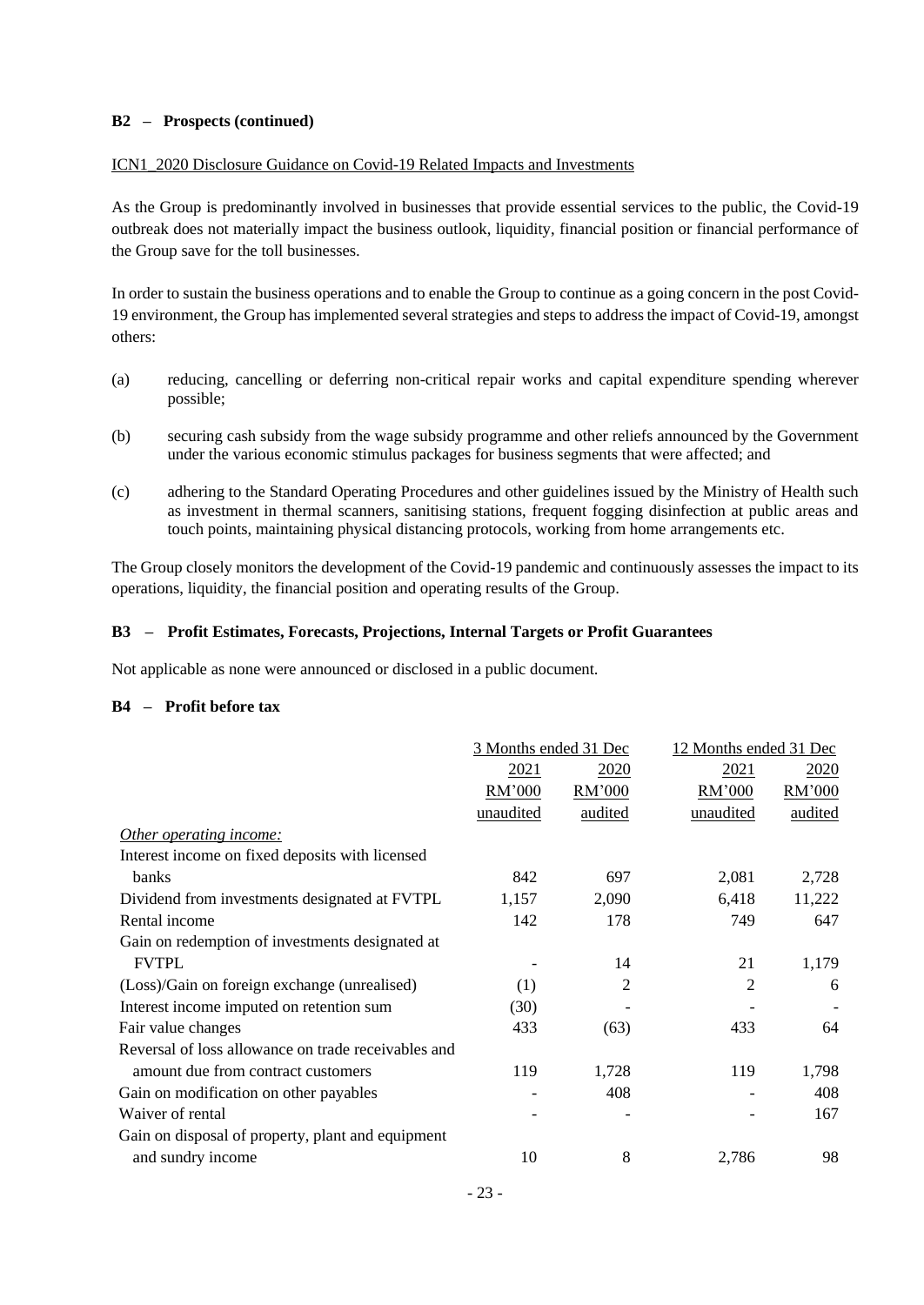### **B4 – Profit before tax**

|                                                   | 3 Months ended 31 Dec |          | 12 Months ended 31 Dec |          |
|---------------------------------------------------|-----------------------|----------|------------------------|----------|
|                                                   | 2021                  | 2020     | 2021                   | 2020     |
|                                                   | RM'000                | RM'000   | RM'000                 | RM'000   |
|                                                   | unaudited             | audited  | unaudited              | audited  |
| Cost of operations, administrative and other      |                       |          |                        |          |
| expenses:                                         |                       |          |                        |          |
| Depreciation and amortisation                     | (12,375)              | (10,242) | (33, 464)              | (32,024) |
| Provision of staff termination benefits           |                       |          |                        | (6,587)  |
| Imputed interest on borrowing                     | (109)                 | (137)    | (381)                  | (547)    |
| Loss on redemption of investments designated at   |                       |          |                        |          |
| <b>FVTPL</b>                                      | (201)                 | 1        | (291)                  | (65)     |
| Loss on fair value changes                        | (60)                  | (2)      | (67)                   | (389)    |
| Loss allowance on trade and other receivables and |                       |          |                        |          |
| amount due from contract customers                | (865)                 | (1,372)  | (918)                  | (1,652)  |
| Loss on foreign exchange (unrealised)             |                       |          | (2)                    |          |
| Reversal of interest income imputed on retention  |                       |          |                        |          |
| sum                                               | (41)                  | 8        | (41)                   | (65)     |
| Reversal of gain on modification on trade and     |                       |          |                        |          |
| other payables                                    |                       | (1,833)  | (1,349)                | (1,833)  |

Save as disclosed above, the other items required under Chapter 9, Appendix 9B, Part A (16) of the Listing Requirements of Bursa Securities are not applicable.

### **B5 – Income Tax Expense**

The income tax expense is in respect of the estimated Malaysian income tax charges and deferred tax expenses. The effective tax rate of the Group varied from the statutory tax rate principally due to non-deductibility of certain expenses and/or non-taxability of certain income, as the case maybe, tax effect of share of profits/loss of joint venture and associate and losses incurred by certain subsidiaries which were not available to be set-off against taxable profits in other companies within the Group.

|                                        | 3 Months ended 31 Dec |         | 12 Months ended 31 Dec |         |
|----------------------------------------|-----------------------|---------|------------------------|---------|
|                                        | 2021                  | 2020    | 2021                   | 2020    |
|                                        | RM'000                | RM'000  | RM'000                 | RM'000  |
|                                        | unaudited             | audited | unaudited              | audited |
| Income tax:                            |                       |         |                        |         |
| -Current year tax                      | 2,859                 | 3.263   | 12,681                 | 14,768  |
| -(Over)/Under-provision in prior years | (184)                 | 60      | (276)                  | 60      |
| -Deferred tax expense/(Reversal of     |                       |         |                        |         |
| Deferred tax)                          | (822)                 | 426     | (791)                  | 157     |
| Total income tax expense               | 1,853                 | 3,749   | 11,614                 | 14,985  |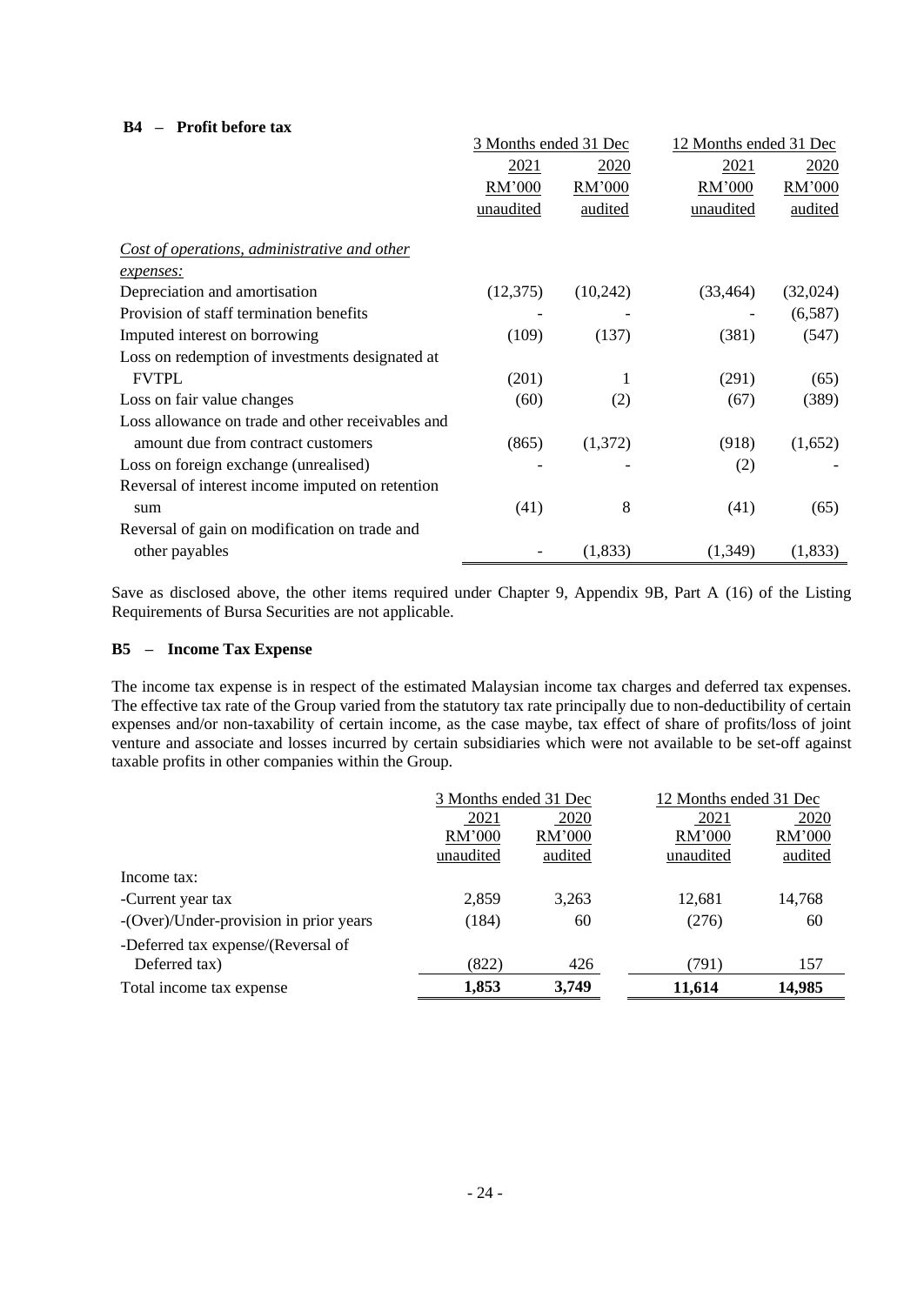### **B6 – Status of Corporate Proposals Announced but not Completed**

As of 15 February 2022 (being a date not earlier than 7 days from the date of these interim financial statements), there were no corporate proposals announced but not completed as at end of the reporting period, save and except for the proposed acquisition of the equity interest in renewable energy business as disclosed in Note 47 to the Audited Financial Statements. The proposed acquisition is currently pending approval of the Energy Commission Malaysia. During the current quarter, the Long Stop Date of the SESH SPA (which relates to the Proposed Acquisition) has been extended to 15 March 2022 or such other date as the Parties may agree in writing, whereas the Long Stop Date of SEV SPA (which relates to the Proposed Acquisition II) has lapsed on 16 December 2021 and has not been extended.

Details of the announcement by the Company can be downloaded from:-

- (a) [https://www.bursamalaysia.com/market\\_information/announcements/company\\_announcement/announcement\\_details?](https://www.bursamalaysia.com/market_information/announcements/company_announcement/announcement_details?ann_id=3214984) [ann\\_id=3214984](https://www.bursamalaysia.com/market_information/announcements/company_announcement/announcement_details?ann_id=3214984) (dated 1 December 2021); and
- (b) [https://www.bursamalaysia.com/market\\_information/announcements/company\\_announcement/announcem](https://www.bursamalaysia.com/market_information/announcements/company_announcement/announcement_details?ann_id=3219160) [ent\\_details?ann\\_id=3219160](https://www.bursamalaysia.com/market_information/announcements/company_announcement/announcement_details?ann_id=3219160) (dated 16 December 2021)

### **B7 – Group Borrowings and Debt Securities**

Included in the borrowings of the Group are borrowings denominated in Ringgit Malaysia as follows: -

|                         | Long term | Short term | Total   |
|-------------------------|-----------|------------|---------|
|                         | RM'000    | RM'000     | RM'000  |
| 31 Dec 2021 (unaudited) |           |            |         |
| Secured                 |           |            |         |
| - IMTN                  | 328,540   | 30,000     | 358,540 |
|                         |           |            |         |
| 31 Dec 2020 (audited)   |           |            |         |
| Secured                 |           |            |         |
| - IMTN                  | 358,159   | 30,000     | 388,159 |

The RM420 million in nominal value IMTN Programme issued by Cerah Sama is repayable over 11 annual instalments commencing 2020. During the financial year, the second tranche of the IMTN amounting to RM30 million in nominal value was redeemed in full at maturity in January 2021 (YTD Q4FY20: RM30 million). As at the end of the financial year, the outstanding balance of the IMTN was RM360 million.

### **B8 – Changes in Material Litigations**

The Group does not have any material litigation as at the last annual statement of financial position.

### **B9 – Dividends**

The Board is pleased to declare a fourth interim single-tier dividend of 1.65 sen per share on 2,015,817,574 ordinary shares amounting to RM33,261,000, in respect of the financial year ended 31 December 2021, to be payable on 25 March 2022.

For the financial year ended 31 December 2021, the Board has declared a total single-tier dividend of 6.60 sen to shareholders amounting to RM133,044,000 (2020: 6.60 sen per share amounting to RM133,044,000).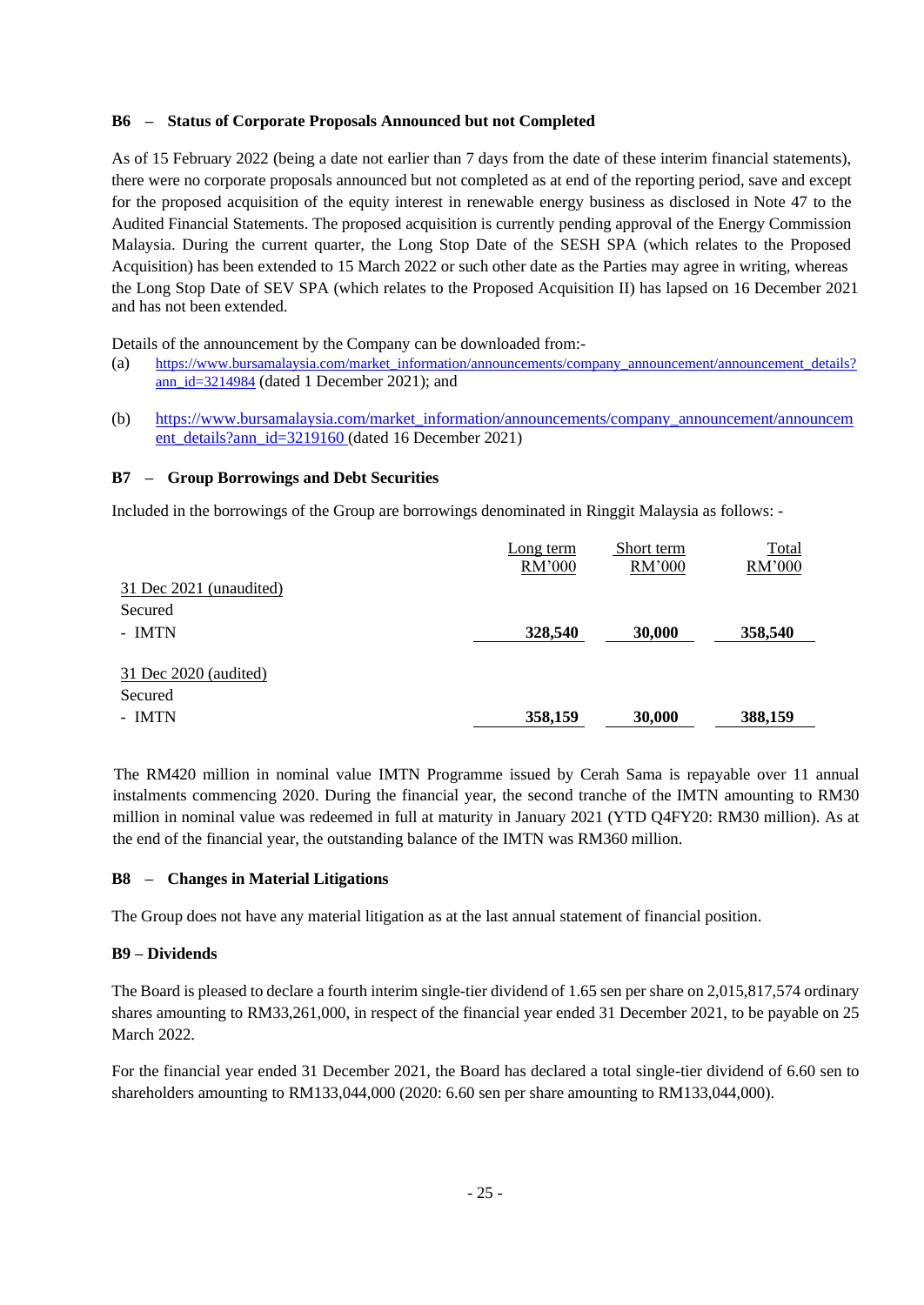### **B10 – Earnings Per Share ("EPS")**

Basic and diluted earnings per share attributable to owners of the Company are computed by dividing the profit for the financial period/year attributable to owners of the Company by the weighted average number of ordinary shares in issue during the financial period/year.

There are no dilutive potential ordinary shares attributable to the Company as at the end of the financial period/year.

|                                                                                           | 3 Months ended 31 Dec |           | 12 Months ended 31 Dec |           |
|-------------------------------------------------------------------------------------------|-----------------------|-----------|------------------------|-----------|
|                                                                                           | 2021                  | 2020      | 2021                   | 2020      |
|                                                                                           | unaudited             | audited   | unaudited              | audited   |
| Profit for the financial period/year<br>attributable to owners of the Company<br>(RM'000) | 12,183                | 15,699    | 78,495                 | 59,487    |
| Weighted average number of ordinary<br>shares in issue $('000)$                           | 2,015,817             | 2,015,817 | 2,015,817              | 2,015,817 |
| Earnings per share (sen)                                                                  | 0.60                  | 0.78      | 3.89                   | 2.95      |

### **B11 – Auditors' Reports**

The audit report on the annual financial statements of the Group and the Company for the preceding financial year do not contain a modified opinion or material uncertainty related to going concern.

### **B12 – Investment Designated at FVTPL, Deposits, Bank and Cash Balances**

As at the end of the financial year, included in the investment designated at FVTPL, deposits, bank and cash balances totalling RM457.1 million are approximately: -

- (i) RM48.5 million held as securities for banking facilities secured by the Group; and
- (ii) RM9.6 million held in a subsidiary that is subject to restrictions imposed under an IMTN program.

### **B13 – Asset Held for Sale**

The Group has accepted an offer to dispose of an investment property comprising a parcel of freehold land and building and accordingly reclassified it as asset held-for-sale. The disposal consideration exceeded the carrying amount of the asset held-for-sale, and therefore, there is no impairment to the carrying amount as at the end of the reporting period pursuant to MFRS 5: Non-current Assets Held for Sale and Discontinued Operations.